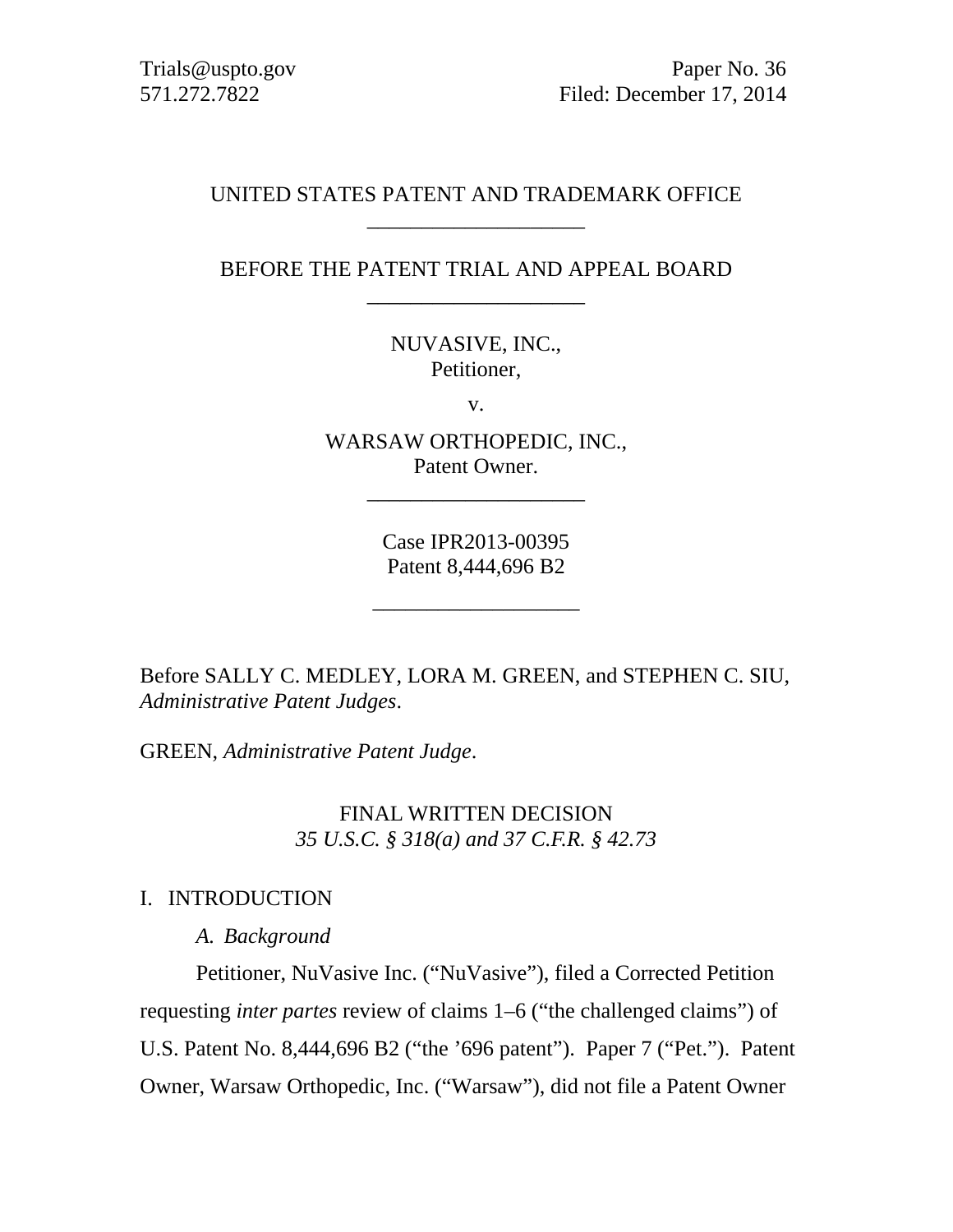Preliminary Response. We determined that the information presented in the Petition demonstrated that there was a reasonable likelihood that Petitioner would prevail in challenging claims 1-6 as unpatentable under 35 U.S.C. § 103(a). Pursuant to 35 U.S.C. § 314, the Board instituted trial on December 20, 2013, as to the challenged claims of the '696 patent. Paper 12 ("Institution Decision"; "Dec. Inst.").

Patent Owner filed a Response (Paper 24, "PO Resp."), but did not file a motion to amend. Petitioner subsequently filed a Reply. Paper 25 ("Reply"). An oral hearing was held on July 31, 2014. The transcript of the hearing has been entered into the record. Paper 35.

We have jurisdiction under 35 U.S.C. § 6(c). This final written decision is issued pursuant to 35 U.S.C. § 318(a). Based on the record before us, we conclude that Petitioner has demonstrated by a preponderance of the evidence that claims 1–6 of the '696 patent are unpatentable.

# *B. Related Proceedings*

Petitioner filed concurrently with the instant Petition another petition for an *inter partes* review of the '696 patent. That proceeding, IPR2013- 00396, involves claims 7–12 of the patent. Petitioner indicates further that Patent Owner has asked the district court for permission to add the '696 patent to the case *Warsaw Orthopedic, Inc. v. NuVasive Inc.*, Case No. 3:12 cv-02738-CAB (S.D. Cal.). Pet. 1.

#### *C. The '696 Patent*

The '696 patent issued on May 21, 2013, with Gary Karlin Michelson as the listed inventor. The '696 patent is drawn to an interbody spinal fusion implant that is "configured to restore and maintain two adjacent vertebrae of the spine in correct anatomical angular relationship." Ex. 1002, 1:20–23.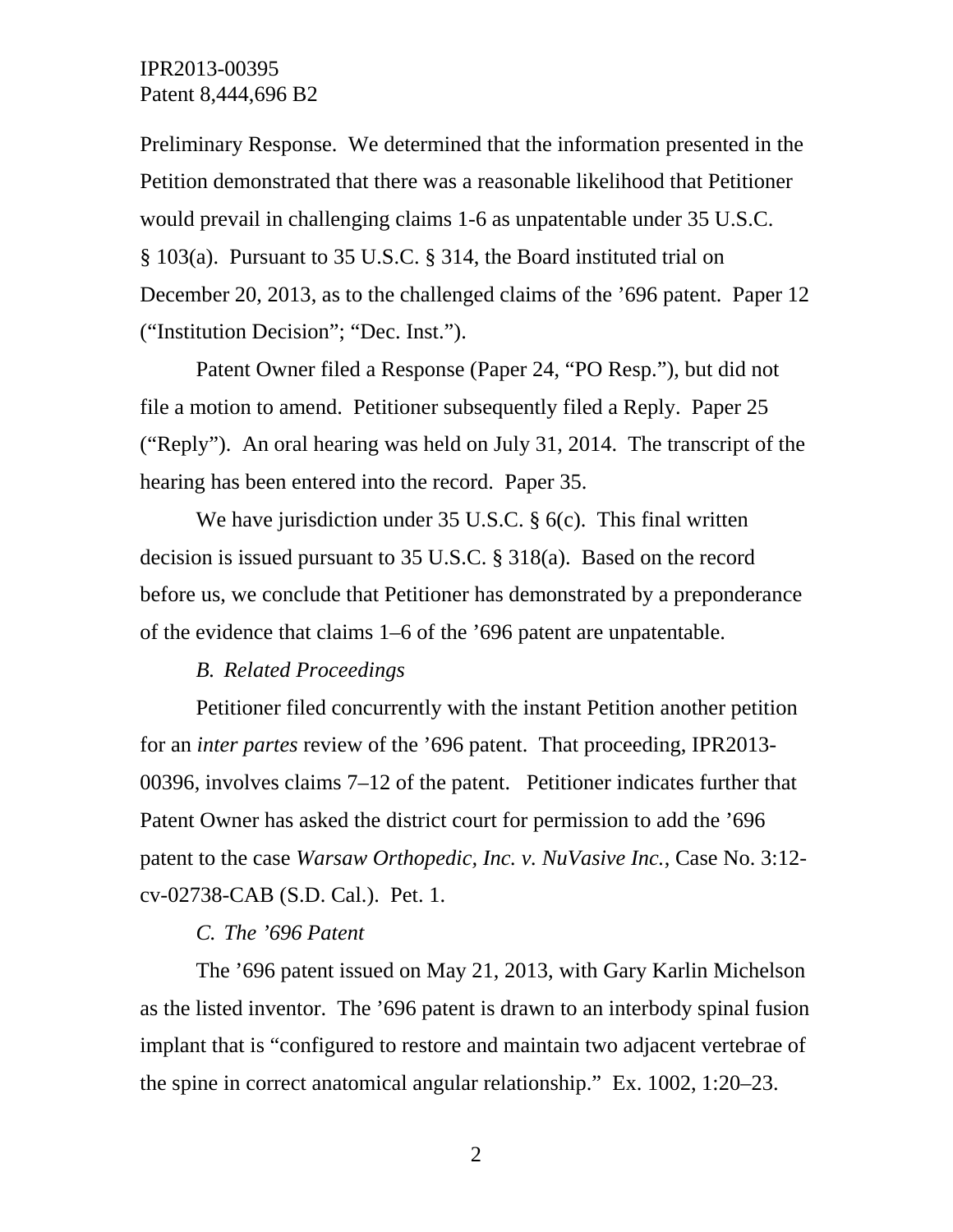As taught by the '696 patent, the cervical and lumbar areas of the human spine are lordotic in a healthy state, that is, they are "curved convex forward." *Id.* at 1:25–27. In degenerative conditions of the spine, the lordosis may be lost. *Id.* at 1:27–28. Surgical treatment of such degenerative conditions often involves spinal fusion, where adjacent vertebrae are joined together through an area of shared bone. *Id.* at 1:36-40.

The '696 patent discloses spinal implants that are sized to fit within the disc space that is created when the disc material between two adjacent vertebrae is removed, and that conform "wholly or in part to the disc space created." *Id.* at 1:61–64. The implants have upper and lower surfaces that form a support structure for the adjacent vertebrae, and, in a preferred embodiment, the upper and lower surfaces "are disposed in a converging angular relationship to each other such that the implants of the present invention have an overall 'wedged-shape' in an elevational side view." *Id.* at 1:67–2:4.

As taught by the '696 patent, the various faces of the implant may be curved to allow the implant "to conform to the shape of the vertebral surfaces adjacent to the area of the disc removal." *Id.* at 2:23–25. That is, "the upper and/or lower surfaces may be convex, and/or the front and/or rear surfaces may be convex." *Id.* at 2:26–27. The '696 patent teaches further that the "upper and lower surfaces conforming to the contours of the vertebral endplates, which contours include but are not limited to being relatively flat or convex." *Id.* at 2:52–55. The surfaces of the implants may have openings, which may or may not pass all the way through the implant, but that connect through a central chamber. *Id.* at 2:27–31. The opening may be of random size, shape, and/or distribution. *Id.* at 2:31–32.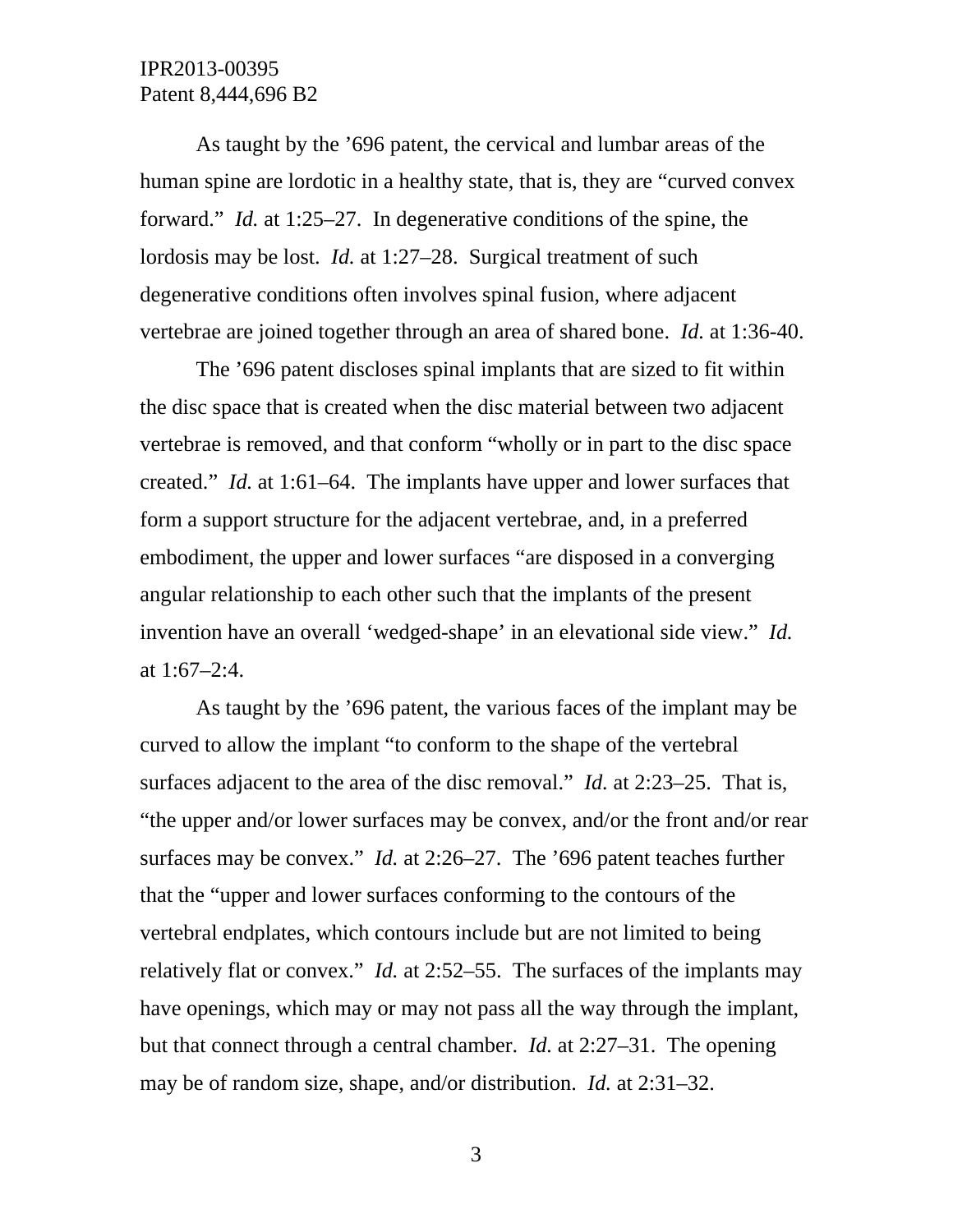

Figure 14 of the '696 patent is reproduced below:

spinal fusion implant. *Id.* at  $5:11-12$ . The implant shown in Figure 14 has insertion end 320 and trailing end 330. *Id.* at 9:18–19. In addition, Figure 14, above, is a left side elevational view of a lordotic interbody

the implant ... includes a first terminal part defining a first bearing surface adapted to bear against an endplate of the vertebrae  $V_1$ , and an opposite second bearing surface adapted to bear against an endplate of the vertebrae  $V_2$ . The implant ... also includes a second terminal part opposite the first terminal part. The second terminal part defines a third bearing surface adapted to bear against the endplate of the vertebrae  $V_1$  and a fourth bearing surface adapted to bear against the endplate of the vertebrae  $V_2$ .

Id. at 9:20–29.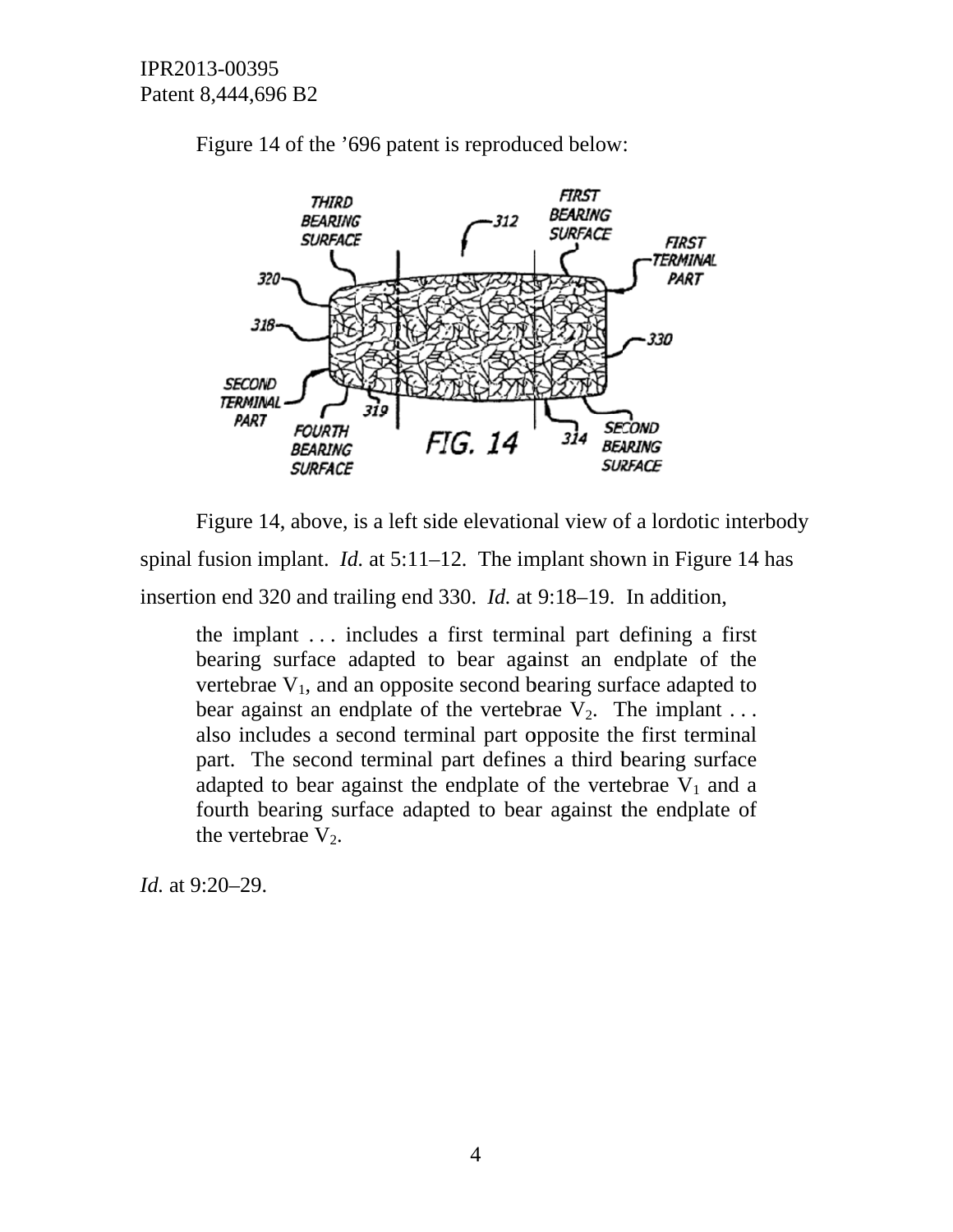9 of the patent is reproduced below: The '696 patent also discloses an embodiment with ratcheting. Figure



Figure 9 is a side elevational view of a lordotic interbody spinal fusion implant. *Id.* at 4:63:67. As seen in Figure 9, the ratchetings are oriented in the direction of the insertion end, 220, allowing for one-way insertion of the implant, and the bone engaging end, 252, prevents the implant from backing out once implanted. *Id.* at 8:40-49. e<br>g<br>a

#### D. Illustrative Claim

ce implanted. *Id.* at 8:40-49.<br>D. Illustrative Claim<br>Petitioner challenges claims 1–6 of the '696 patent. Claims 1 and 4

are independent claims. Claim 1 is illustrative, and reads as follows:

1. A spinal fusion implant for insertion between a first vertebra and second vertebra adjacent the first vertebra, the first vertebra having a generally vertically extending first peripheral wall and a first endplate and the second vertebra having a generally vertically extending second peripheral wall and a second endplate, wherein the implant compris es:

> a first terminal part defining a trailing face, a first bearing surface adapted to bear against a portion of the first endplate, and an opposite second bearing surface adapted to bear against a portion of the second endplate, said trailing face extending between said first bearing surface and second bearing surface,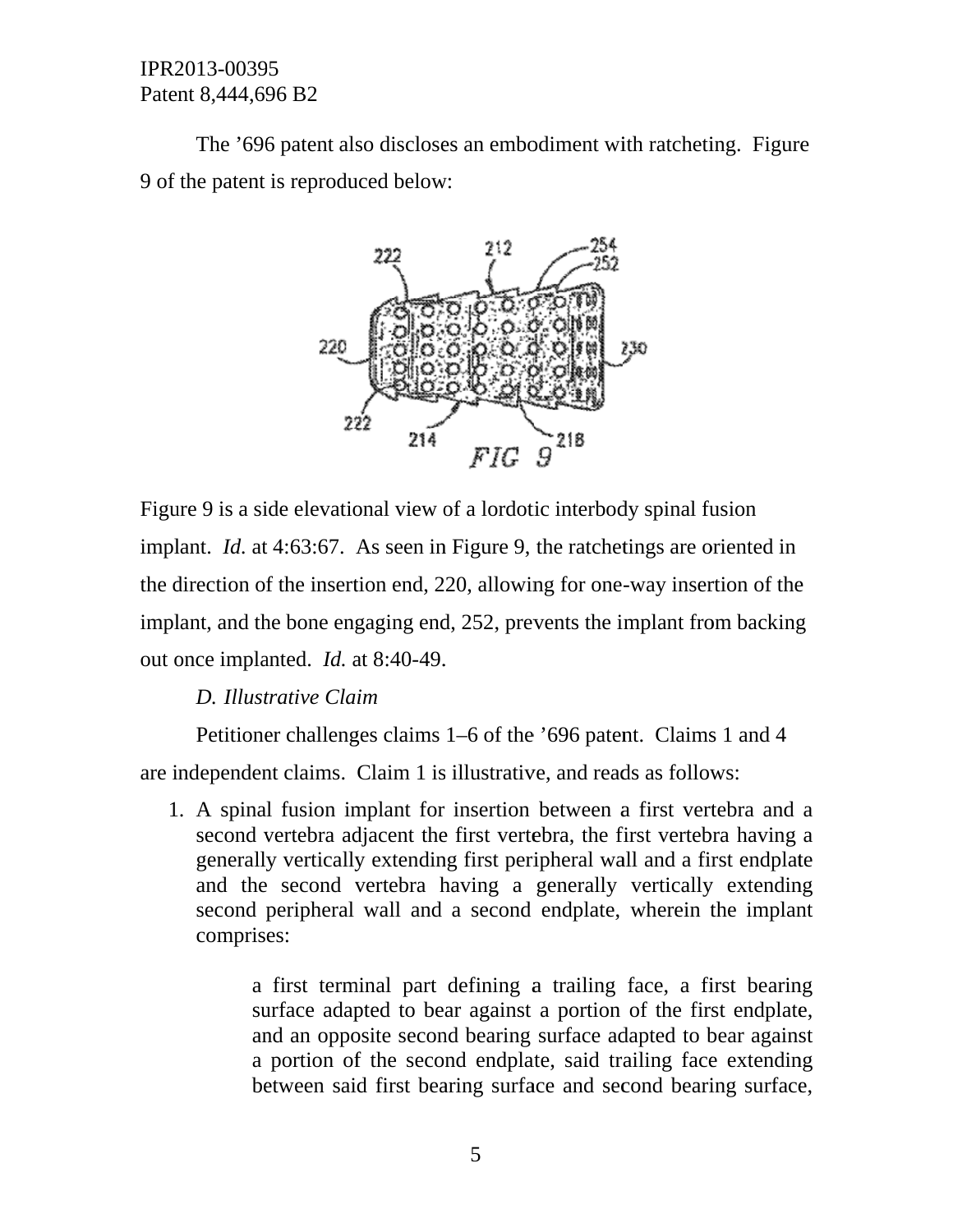said trailing face having a recessed portion and a threaded opening configured to receive an insertion instrument for inserting said implant between the first vertebra and the second vertebra;

a second terminal part opposite said first terminal part, said second terminal part having an insertion face extending between a third bearing surface and a fourth bearing surface, said implant having a longitudinal axis extending through said trailing face of said first terminal part and said insertion face of said second terminal part, and having a cross section in a first plane extending through said first bearing surface and said second bearing surface, and along the longitudinal axis, said implant having a length between said trailing face of said first terminal part and said insertion face of said second terminal part and parallel to the longitudinal axis, said implant having a width and a height each perpendicular to the length of said implant, the width of said implant being greater than the height of said implant;

a first side and an opposite second side, said first side and said second side extending from said first terminal part to said second terminal part, portions of said first side and said second side being substantially flat, said substantially flat portions intersecting a second plane that is perpendicular to the first plane and extends through said insertion face and said trailing face, wherein said substantially flat portions of said first side and said second side are symmetrical about the first plane;

an opening between said trailing face and said insertion face and between said first and second sides to permit for the growth of bone through said implant from the first vertebra to the second vertebra;

upper and lower bearing surfaces each having a length measured parallel to the longitudinal axis of said implant, said upper and lower bearing surfaces having portions proximate each of said first and second sides and being convex along the entire length of said upper and lower bearing surfaces relative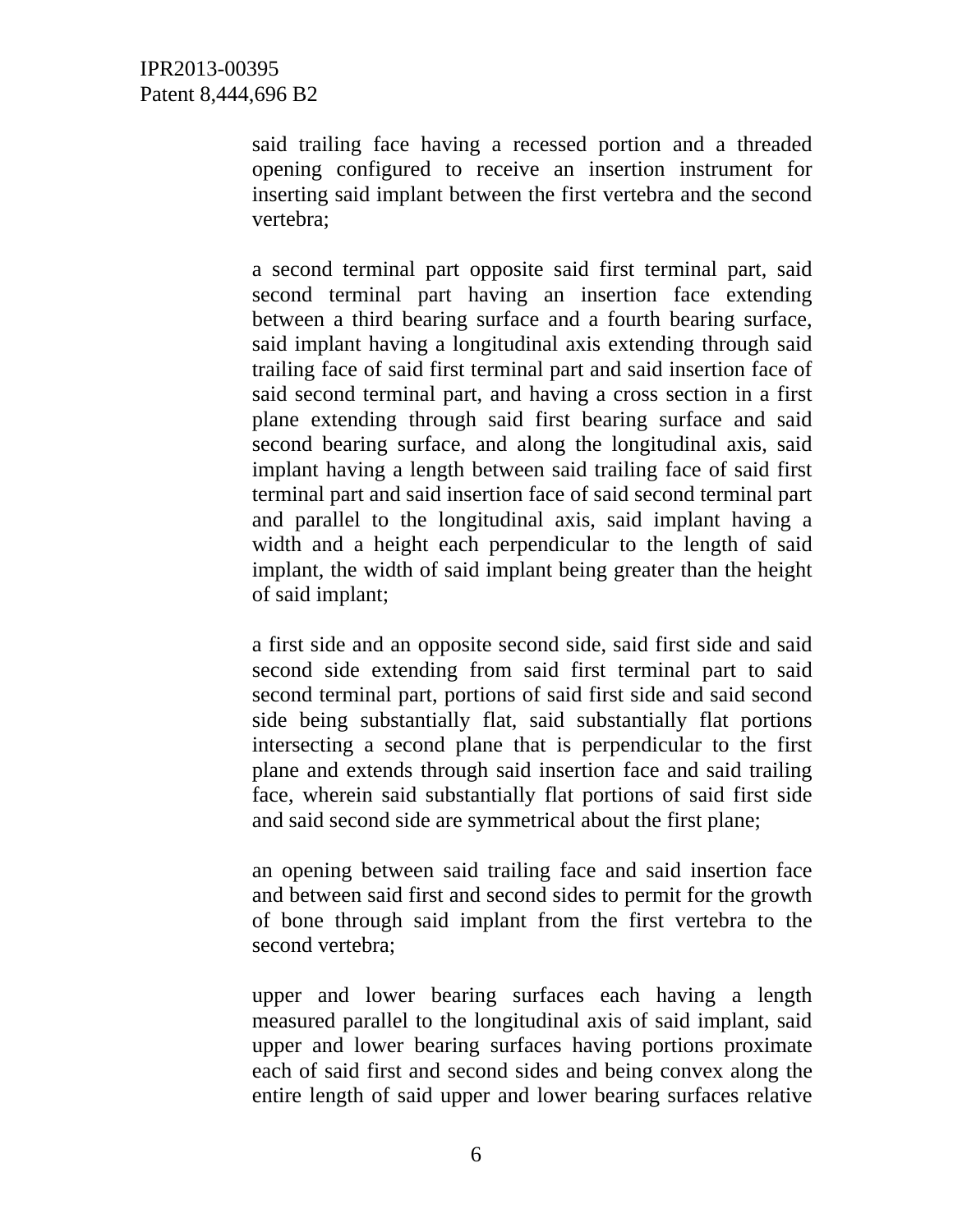to the second plane and in a direction parallel to the longitudinal axis, said trailing face having a height less than and measured parallel to a maximum height measured between said upper and lower bearing surfaces proximate one of said first and second sides;

ratchetings on each of said upper and lower bearing surfaces adapted to engage the first vertebra and the second vertebra, respectively, each of said ratchetings having a ridge oriented in a direction generally parallel to the width of said implant, said ratchetings on each of said upper and lower bearing surfaces facing one direction; and

said implant being adapted to hold bone fusion promoting materials.

| <b>Claims</b>    | <b>Basis</b>         | <b>References</b>                                                       |
|------------------|----------------------|-------------------------------------------------------------------------|
| $1, 3, 4,$ and 6 |                      | $\left  \S$ 103(a) Senter <sup>1</sup> and Brantigan '035 <sup>2</sup>  |
| 2 and 5          | $\S$ 103(a)          | Senter, Brantigan '035, and<br>Brantigan '327 <sup>3</sup>              |
| $1 - 6$          | $\frac{1}{3}$ 103(a) | Michelson '037, <sup>4</sup> Wagner, <sup>5</sup> and<br>Brantigan '035 |

*E. Instituted Challenges* 

 $\overline{a}$ 

<sup>&</sup>lt;sup>1</sup> Senter ("Senter"), WO 93/01771, published February 4, 1993 (Ex. 1007).

<sup>&</sup>lt;sup>2</sup> Brantigan ("Brantigan '035"), WO 89/09035, published October 5, 1989 (Ex. 1005).

 $3$  Brantigan ("Brantigan '327"), US 5,192,327, issued March 9, 1993 (Ex. 1006).

<sup>&</sup>lt;sup>4</sup> Michelson ("Michelson '037"), WO 90/00037, published January 11, 1990 (Ex. 1008).

<sup>&</sup>lt;sup>5</sup> Wagner ("Wagner"), US 5,306,309, issued April 26, 1994 (Ex. 1009).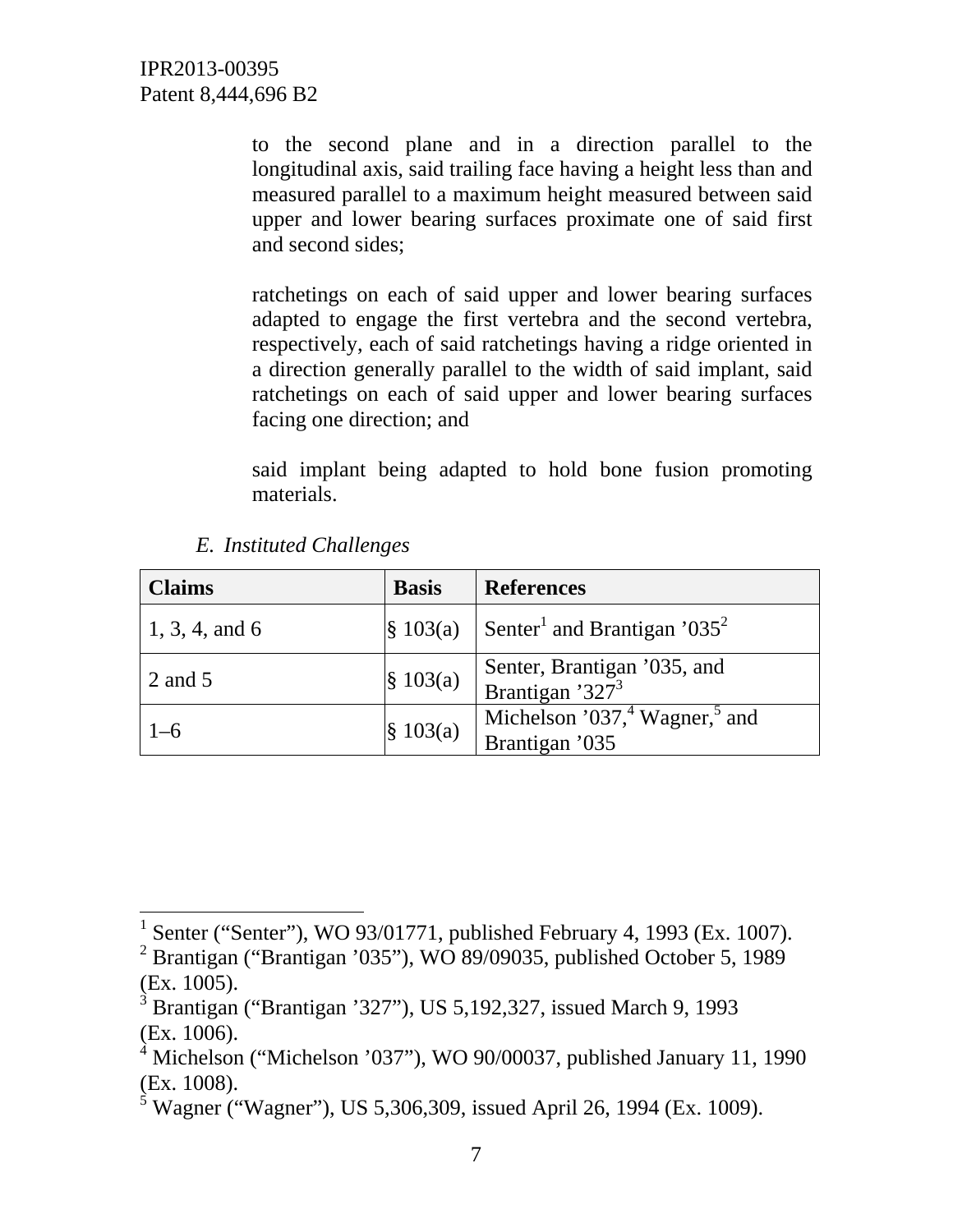## II. ANALYSIS

#### *A. Claim Construction*

In an *inter partes* review, claim terms in an unexpired patent are interpreted according to their broadest reasonable construction in light of the specification of the patent in which they appear. 37 C.F.R. § 42.100(b); Office Patent Trial Practice Guide, 77 Fed. Reg. 48,756, 48,766 (Aug. 14, 2012). Claim terms also are given their ordinary and customary meaning, as would be understood by one of ordinary skill in the art in the context of the entire disclosure. *In re Translogic Tech., Inc.*, 504 F.3d 1249, 1257 (Fed. Cir. 2007). If an inventor acts as his or her own lexicographer, the definition must be set forth in the specification with reasonable clarity, deliberateness, and precision. *Renishaw PLC v. Marposs Societa' per Azioni*, 158 F.3d 1243, 1249 (Fed. Cir. 1998). For purposes of this decision, we only need to construe the following claim terms.

# *1. "opening"*

Independent claims 1 and 4 each require "an opening between said trailing face and said insertion face and between said first and second sides to permit for the growth of bone through said implant from the first vertebra to the second vertebra." Patent Owner argues that "opening" "requires a hole that necessarily extends through the spinal fusion implant from proximate the top thereof to proximate the bottom thereof in the space between the trailing face, the insertion face, and the first and second sides of the spinal fusion implant." PO Resp. 15–16. Petitioner responds that Patent Owner's interpretation is overly narrow. Reply 1.

Independent claim 1 requires that the implant have a first side and a second, opposite side, with the remaining two sides of the implant defined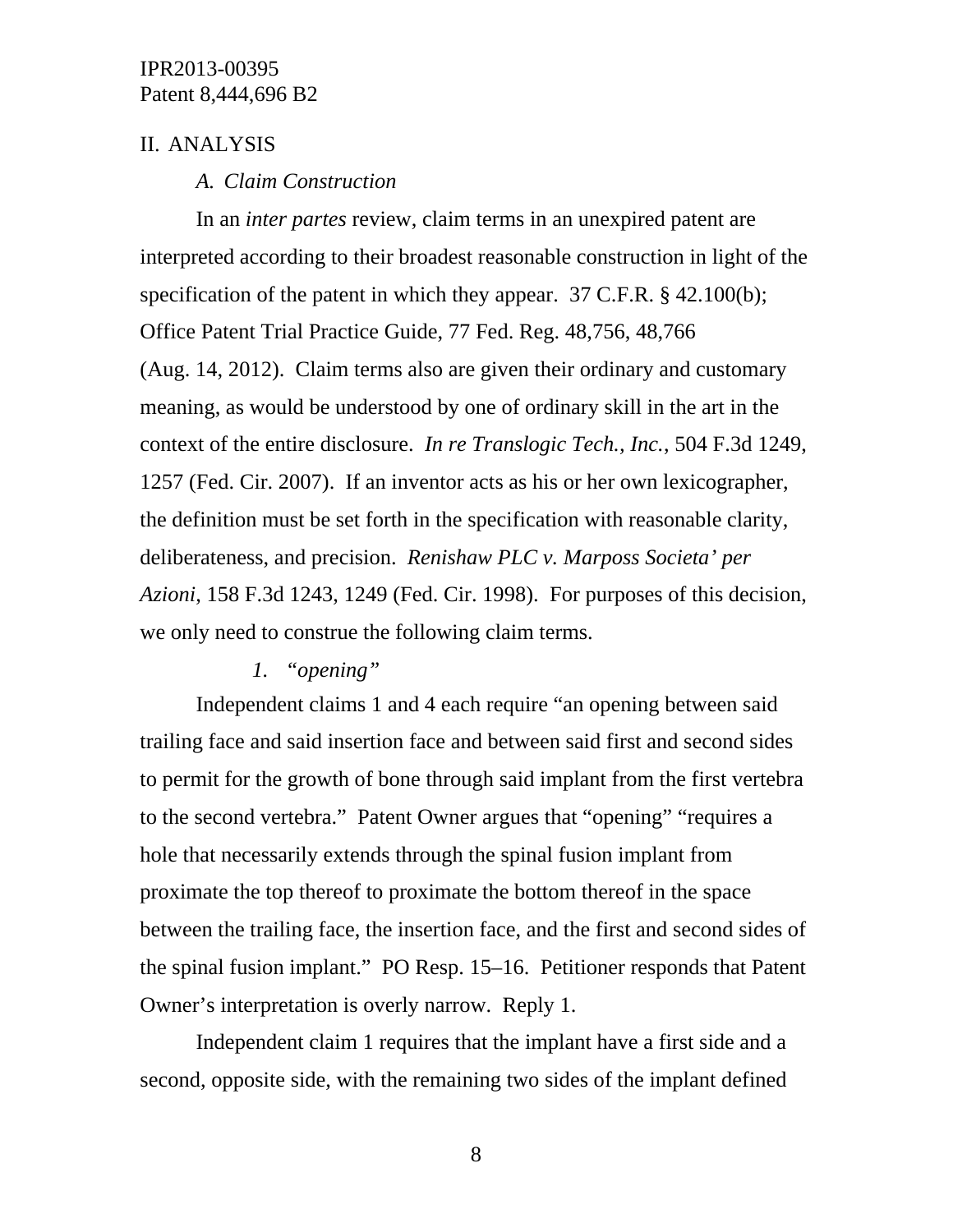by the claims as having the upper and lower bearing surfaces. The claims, thus, define the first and second sides as being the horizontal sides. The claim then requires that the opening be "between said trailing face and said insertion face and between said first and second sides to permit for the growth of bone through said implant from the first vertebra to the second vertebra."

Thus, we construe "opening," consistent with the language of the claims, as a hole that extends from the upper bearing surface to the lower bearing surface that is of sufficient size to permit growth of bone therethrough.

#### *2. "upper and lower bearing surfaces"*

 Independent claims 1 and 4 require "upper and lower bearing surfaces each having a length measured parallel to the longitudinal axis of said implant, said upper and lower bearing surfaces having portions proximate each of said first and second sides and being convex along the entire length of said upper and lower bearing surfaces relative to the second plane and in a direction parallel to the longitudinal axis." Patent Owner contends that, in view of the disclosure of the '696 patent, the upper and lower bearing surfaces should be construed as "upper and lower surfaces for bearing against the anatomic endplates of the adjacent vertebrae." PO Resp. 17. In particular, Patent Owner contends that the "upper and lower bearing surfaces" should be construed as having "a length measured parallel to the longitudinal axis of the spinal fusion implant, have portions proximate each of the first and second sides, and are convexly curved along the entire length thereof relative to the second plane in a direction parallel to the longitudinal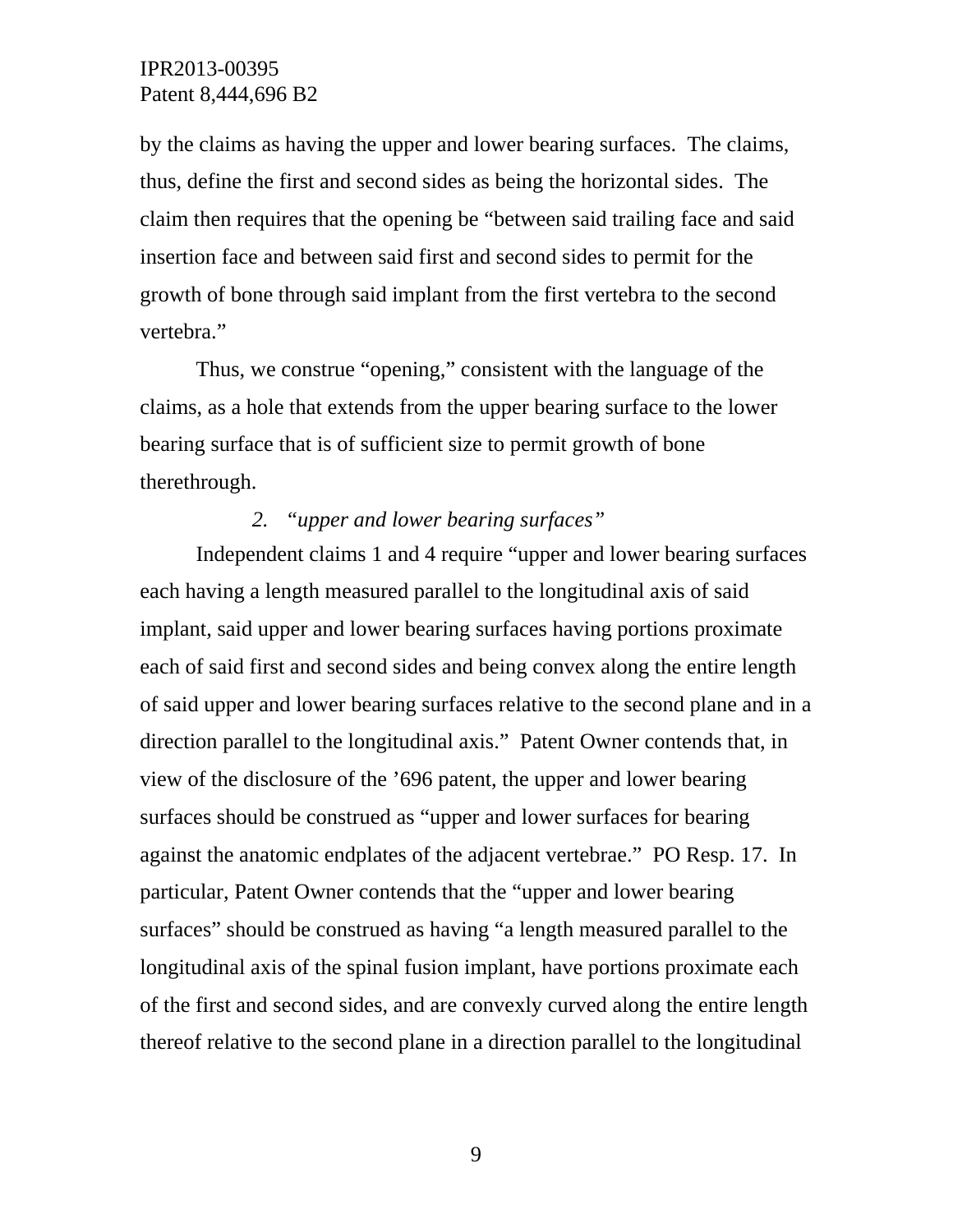axis, the convex curvatures conforming to the anatomic endplates of the adjacent vertebrae along the entire length thereof." *Id.*

As demonstrated by the embodiment shown in Figure 14, reproduced above, however, there may be more than a single bearing surface. The claim language only requires that those bearing surfaces be convex. We agree, therefore, with Petitioner that the claim language does not require that the convexity be along the entire length of the implant. Moreover, independent claims 1 and 4 only require that the "upper and lower bearing surfaces . . . being convex along the entire length of said upper and lower bearing surfaces." There is nothing in the claim language that requires that the convexity conform to the anatomic endplates of the adjacent vertebrae. The Specification does not provide a definition of convexity as conforming to the anatomic endplates of the adjacent vertebrae with reasonable clarity, deliberateness, and precision. We decline, therefore, to construe the convexity of the bearing surfaces as requiring that the convexity conform to the anatomic endplates of the adjacent vertebrae.

Thus, we construe "upper and lower bearing surfaces" as requiring that the bearing surface itself must be convex along the entire length of the bearing surface, but as the implant may have more than one upper bearing surface, as well as more than one lower bearing surface, the convexity need not be along the entire length of the implant. Moreover, the convexity need not conform to the anatomic endplates of the adjacent vertebrae.

#### *3. "ratchetings"*

Independent claims 1 and 4 require "ratchetings on each of said upper and lower bearing surfaces adapted to engage the first vertebra and the second vertebra, respectively, each of said ratchetings having a ridge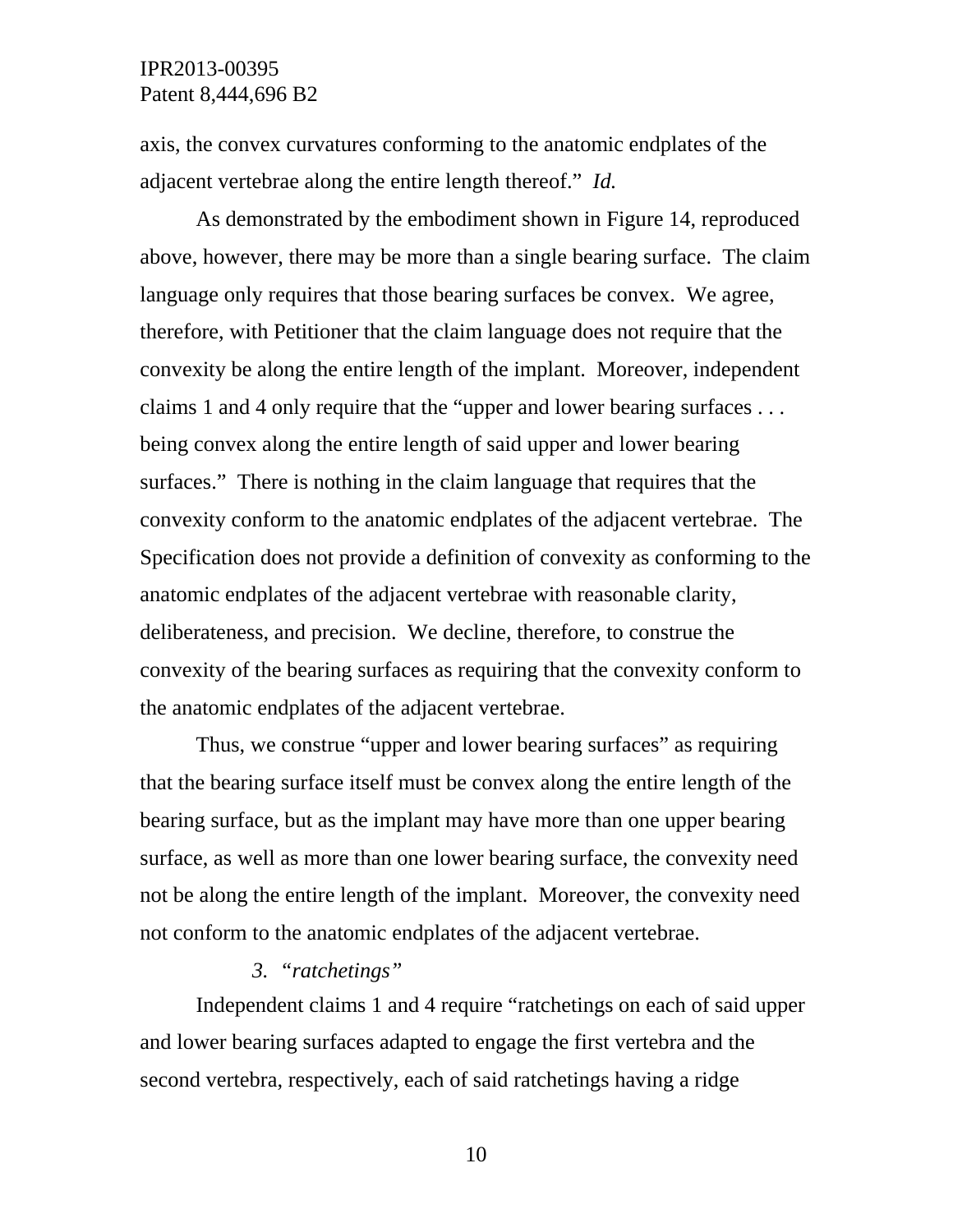oriented in a direction generally parallel to the width of said implant, said ratchetings on each of said upper and lower bearing surfaces facing one direction." An embodiment of the ratchetings can be seen in Figure 9 of the '696 patent, reproduced above in Section I(C).

 Patent Owner argues that ratchetings should be construed as "facets that are angled to afford forward movement of the spinal fusion implant in one direction and facets that are angled to prevent the spinal fusion implant from backing out in the opposite direction." PO Resp. 18 (citing Ex. 2005 ¶ 38). Petitioner does not present an alternate construction. We determine that Patent Owner's construction is consistent with the Specification and the language of the claim itself, and, thus, we adopt that construction. We note, however, that the claim does not require any specific directionality of the ratchets, such as, allowing for easier movement in the direction of insertion.

#### *B. Patentability*

#### *1. Principles of Law*

To prevail on its challenges to the patentability of claims, Petitioner must prove unpatentability by a preponderance of the evidence. 35 U.S.C. § 316(e); 37 C.F.R. § 42.1(d).

A claim is unpatentable under 35 U.S.C. § 103(a) if the differences between the subject matter sought to be patented and the prior art are such that the subject matter as a whole would have been obvious at the time the invention was made to a person having ordinary skill in the art to which said subject matter pertains. *KSR Int'l Co. v. Teleflex Inc.*, 550 U.S. 398, 406 (2007). The question of obviousness is resolved on the basis of underlying factual determinations including: (1) the scope and content of the prior art; (2) any differences between the claimed subject matter and the prior art; (3)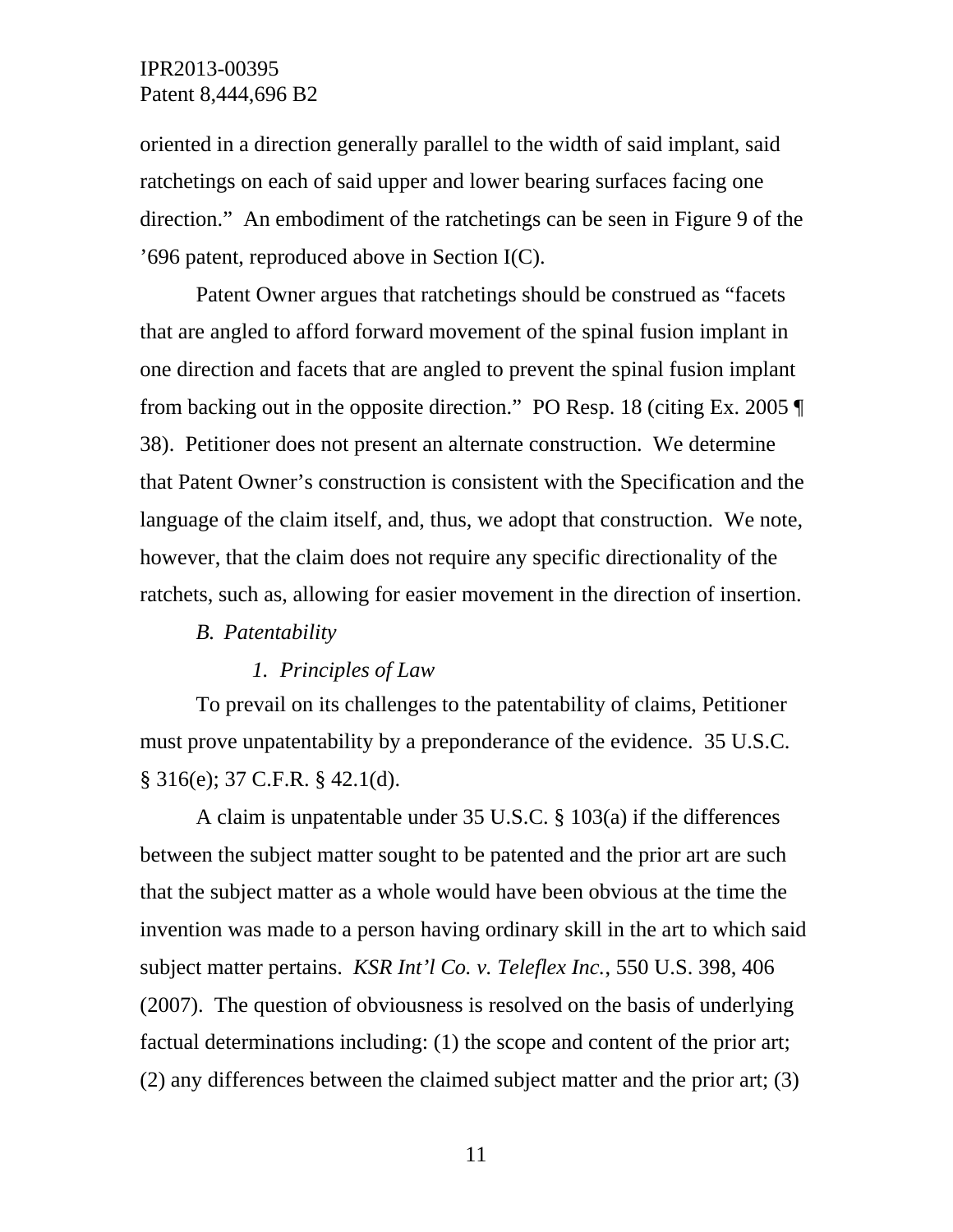the level of ordinary skill in the art; and (4) objective evidence of nonobviousness. *Graham v. John Deere Co.*, 383 U.S. 1, 17–18 (1966). The level of ordinary skill in the art usually is evidenced by the references themselves. *See Okajima v. Bourdeau*, 261 F.3d 1350, 1355 (Fed. Cir. 2001); *In re GPAC Inc.*, 57 F.3d 1573, 1579 (Fed. Cir. 1995); *In re Oelrich*, 579 F.2d 86, 91 (CCPA 1978).

Prior art references must be "considered together with the knowledge of one of ordinary skill in the pertinent art." *In re Paulsen*, 30 F.3d 1475, 1480 (Fed. Cir. 1994) (quoting *In re Samour*, 571 F.2d 559, 562 (CCPA 1978)). Moreover, "it is proper to take into account not only specific teachings of the reference, but also the inferences which one skilled in the art would reasonably be expected to draw therefrom." *In re Preda*, 401 F.2d 825, 826 (CCPA 1968). That is because an obviousness analysis "need not seek out precise teachings directed to the specific subject matter of the challenged claim, for a court can take account of the inferences and creative steps that a person of ordinary skill in the art would employ." *KSR*, 550 U.S. at 418; *see In re Translogic Tech., Inc.*, 504 F.3d. at 1259.

#### *2. Secondary Considerations*

Patent Owner contends that Dr. Michelson is a prolific inventor, and his "spinal implants are the preferred implants of choice for many surgeons performing spinal fusion surgeries." PO Resp. 24. According to Patent Owner:

The widespread adoption of Dr. Michelson's spinal fusion implants is evidenced by the commercial success thereof. In particular, sales of spinal fusion implants by Medtronic (e.g., CLYDESDALE® Spinal System (Ex. 2011)) that are covered by independent claims 1 and 4 have totaled more than \$80 million from inception to present and \$15 million in fiscal year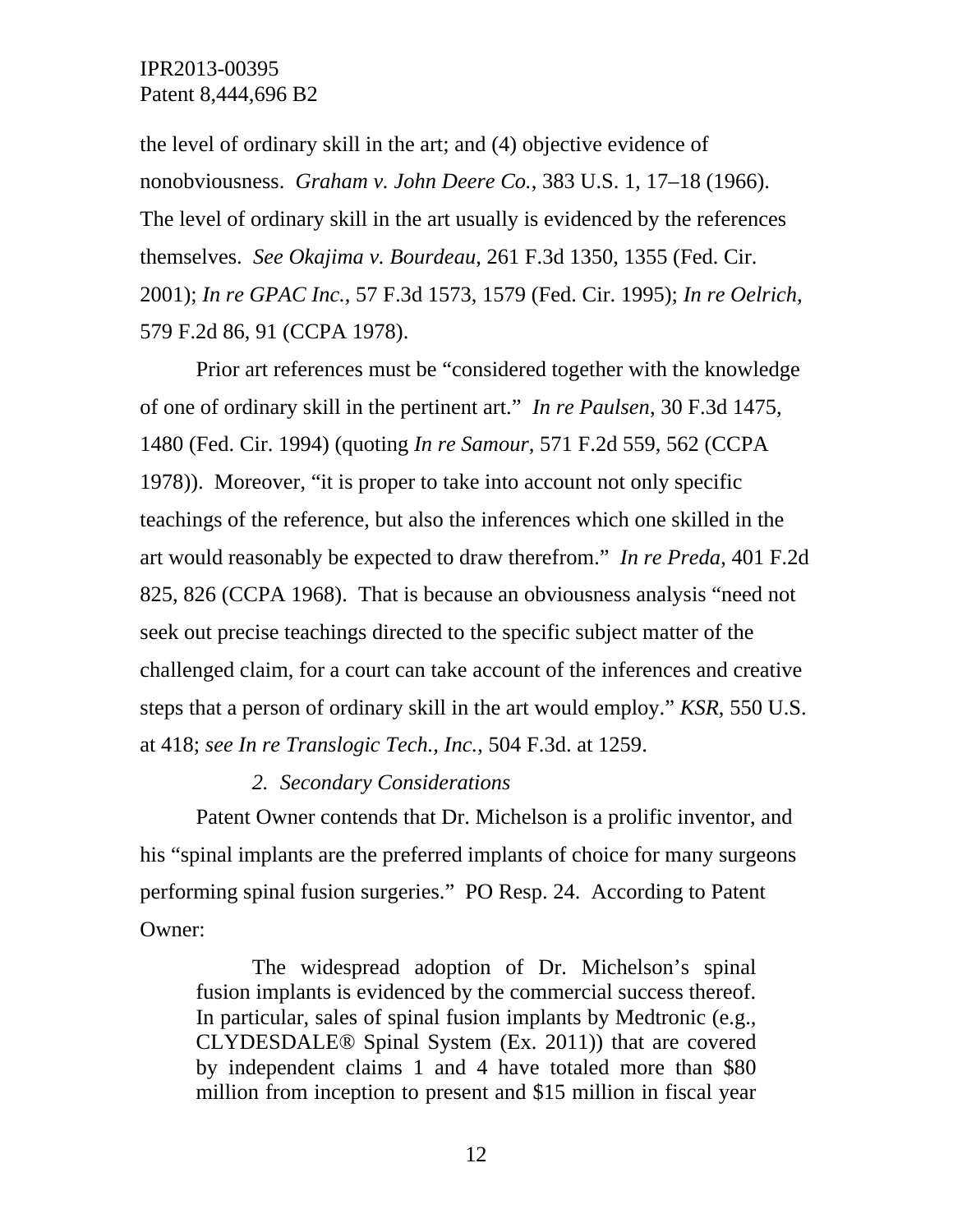2013 alone. (Ex. 2010) Warsaw submits that the commercial success of the spinal fusion implants covered by independent claims 1 and 4 support a finding of nonobviousness.

*Id.* Patent Owner contends further that Petitioner's expert, Dr. Brantigan, "agrees that there has been significant adoption of spinal fusion implants that appear to fall within the scope of the '696 patent." *Id.* (citing Ex. 2009. 172:15–173:2).

Before we can determine that the obviousness determinations above render the challenged claims unpatentable, we must consider the evidence of obviousness anew in light of any evidence of secondary considerations of nonobviousness presented by Patent Owner. *See Graham*, 383 U.S. at 17-18 ("Such secondary considerations as commercial success, long felt but unsolved needs, failure of others, etc., might be utilized to give light to the circumstances surrounding the origin of the subject matter sought to be patented. As indicia of obviousness or nonobviousness, these inquiries may have relevancy."); *Transocean Offshore Deepwater Drilling, Inc. v. Maersk Drilling USA, Inc.*, 699 F.3d 1340, 1349 (Fed. Cir. 2012) ("This objective evidence must be 'considered as part of all the evidence, not just when the decision maker remains in doubt after reviewing the art.'") (quoting *Stratoflex, Inc. v. Aeroquip Corp.*, 713 F.2d 1530, 1538-39 (Fed. Cir. 1983)).

"Evidence of commercial success, or other secondary considerations, is only significant if there is a nexus between the claimed invention and the commercial success." *Ormco Corp. v. Align Tech. Inc.*, 463 F.3d 1299, 1311-12 (Fed. Cir. 2006). "For objective evidence to be accorded substantial weight, its proponent must establish a nexus between the evidence and the merits of the claimed invention." *In re GPAC Inc.*, 57 F.3d 1573, 1580 (Fed. Cir. 1995). In order to establish a proper nexus, the patent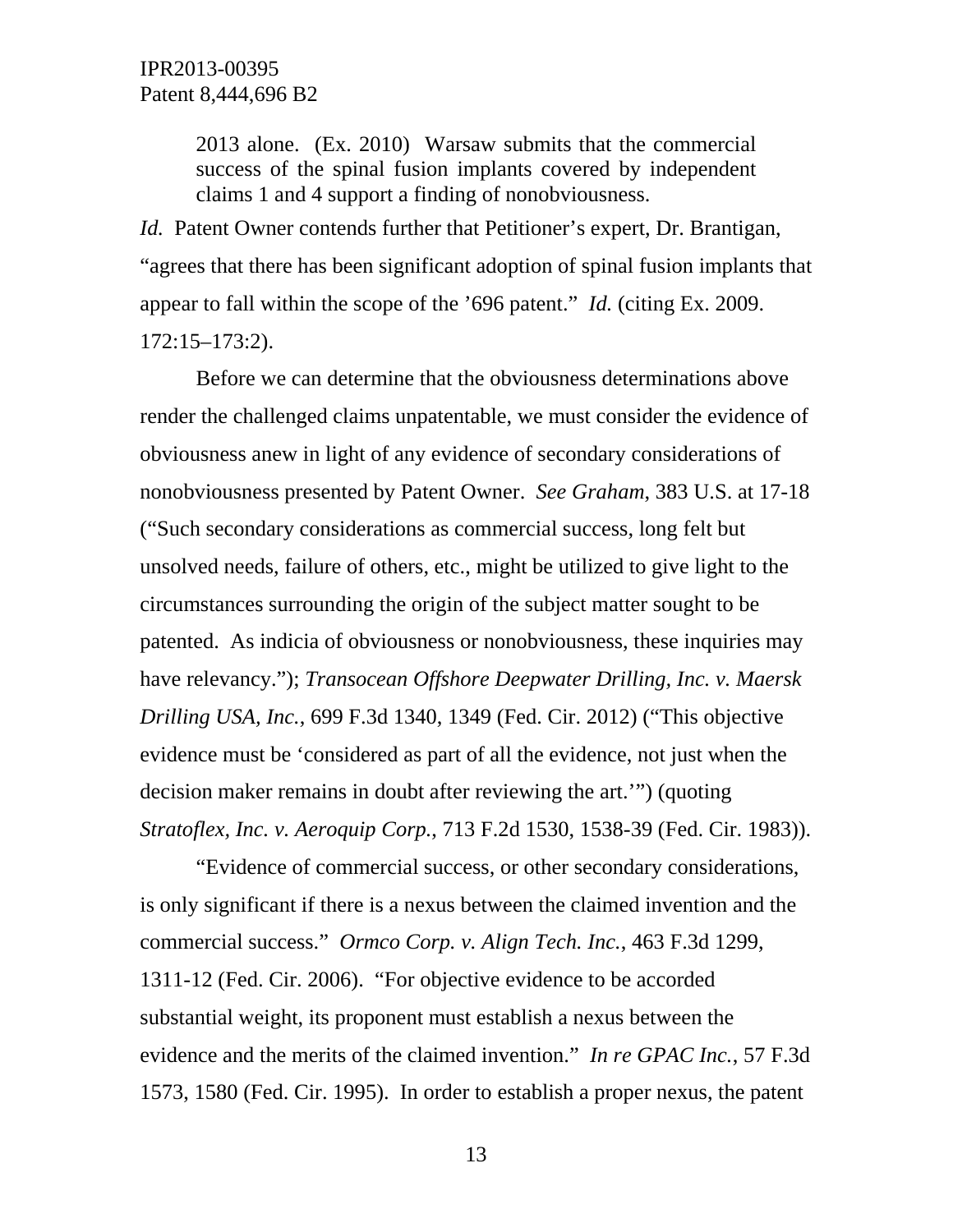$\overline{a}$ 

owner must offer proof that the sales were a direct result of the unique characteristics of the claimed invention—as opposed to other economic and commercial factors unrelated to the quality of the patented subject matter. *See Microsoft v. Proxyconn, Inc.*, IPR2012-00026, slip op. at 4 (PTAB Mar. 8, 2013) (Paper 32).

 Patent Owner, however, has not attempted to establish a nexus between the claims of the '696 and the CLYDESDALE® Spinal System. Thus, Patent Owner's arguments and evidence as to commercial success are entitled to little or no weight.

# *3. Obviousness under 35 U.S.C. § 103(a) of claims 1, 3, 4, and 6 over the Combination of Senter and Brantigan '035*

 Petitioner contends that the combination of Senter and Brantigan '035 would have rendered obvious independent claims 1 and 4, as well as dependent claims 3 and 6. Pet. 14–19. Petitioner sets forth a claim chart demonstrating where each element of the claims is taught by the combination (Pet. 34–47), and relies, initially, on the Declaration of Dr. John W. Brantigan (Ex. 1001). Patent Owner disagrees with Petitioner's assertions (PO Resp. 25–46), and relies on the Declaration of Dr. Charles L. Branch, Jr. (Ex. 2005) as evidence that the asserted combination does not render obvious the challenged claims.

# *a. Senter (Ex. 1007)*

 Senter is drawn to an implant that is placed between two vertebrae to fuse the vertebrae together. Ex. 1007, 1:4–7. $6$  The posterior ledge of the implant is tapered inward preferably to permit the implant to be inserted between the vertebrae during a surgical procedure. *Id.* at 5:34–37. Senter

 $6$  Page numbers refer to the numbers at the top of each page rather than those on the bottom.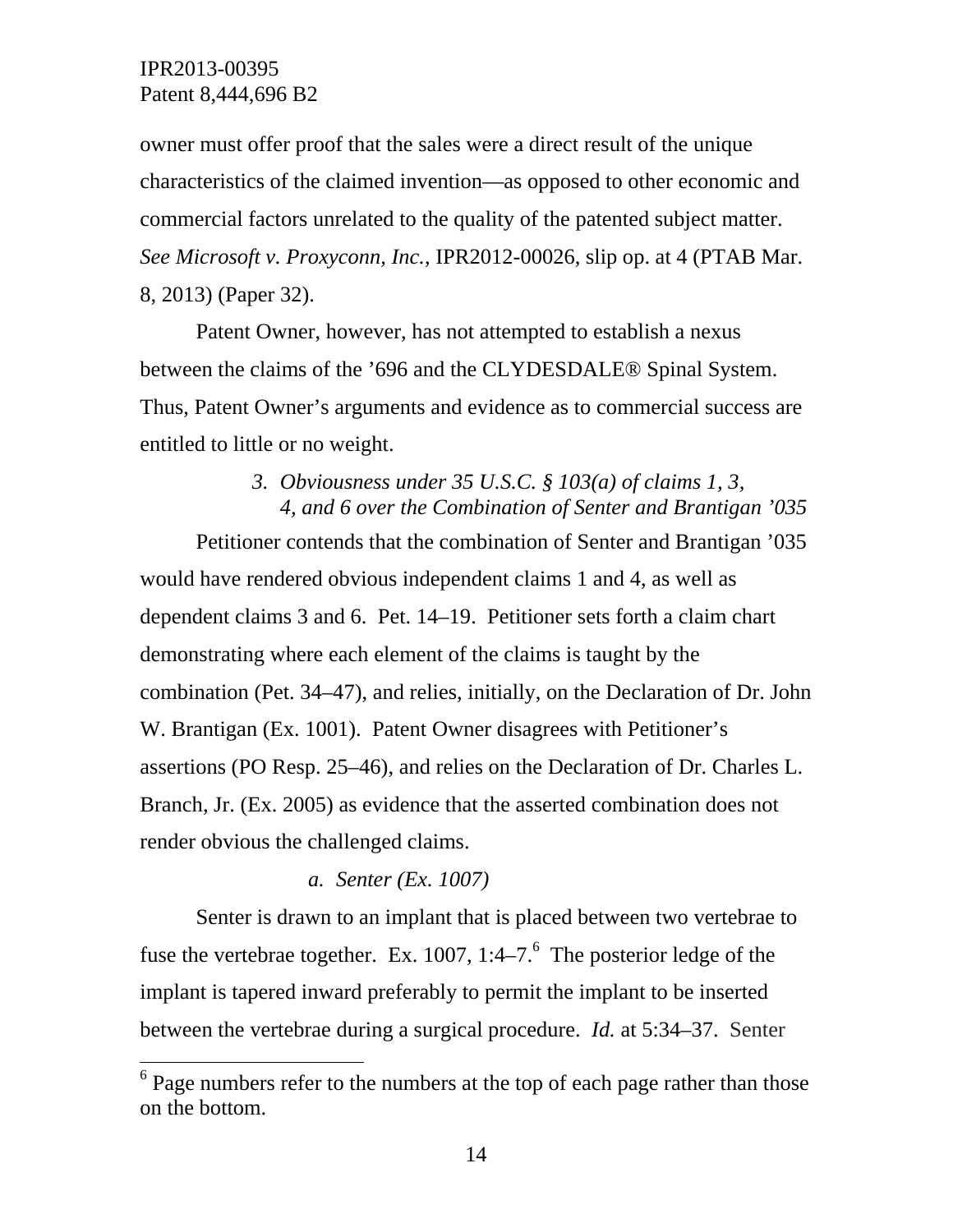teaches further that the "surface of the intermediate ridge is preferably smooth for the same reason." *Id.*at 5:37–6:2. As taught by Senter, the "anterior platform and/or the posterior ledge and/or the ridge can be bowed outwardly slightly to match the shape of the contacted vertebrae more precisely." *Id.* at 6:13–16.

Figure 4 of Senter is reproduced below:



spinal implant of Senter. *Id.* at 8:6–9. Implant 50, as shown in Figure 4, has four sides, and "a pair of spaced-apart, opposed parallel bases 92." *Id.* at 10:2–4. The implant includes pattern of serrations 66, which may be small teeth, continuous small ridges, bumps, or equivalent structures. *Id.* at 11:12– 17. The serrations "interlock with the cancellous bone of the vertebrae to inhibit dislocation (movement) of implant 50 relative to the vertebrae after impl lantation." *Id.* at 11: 17–20. Figure 4, above, shows a perspective view of an embodiment of the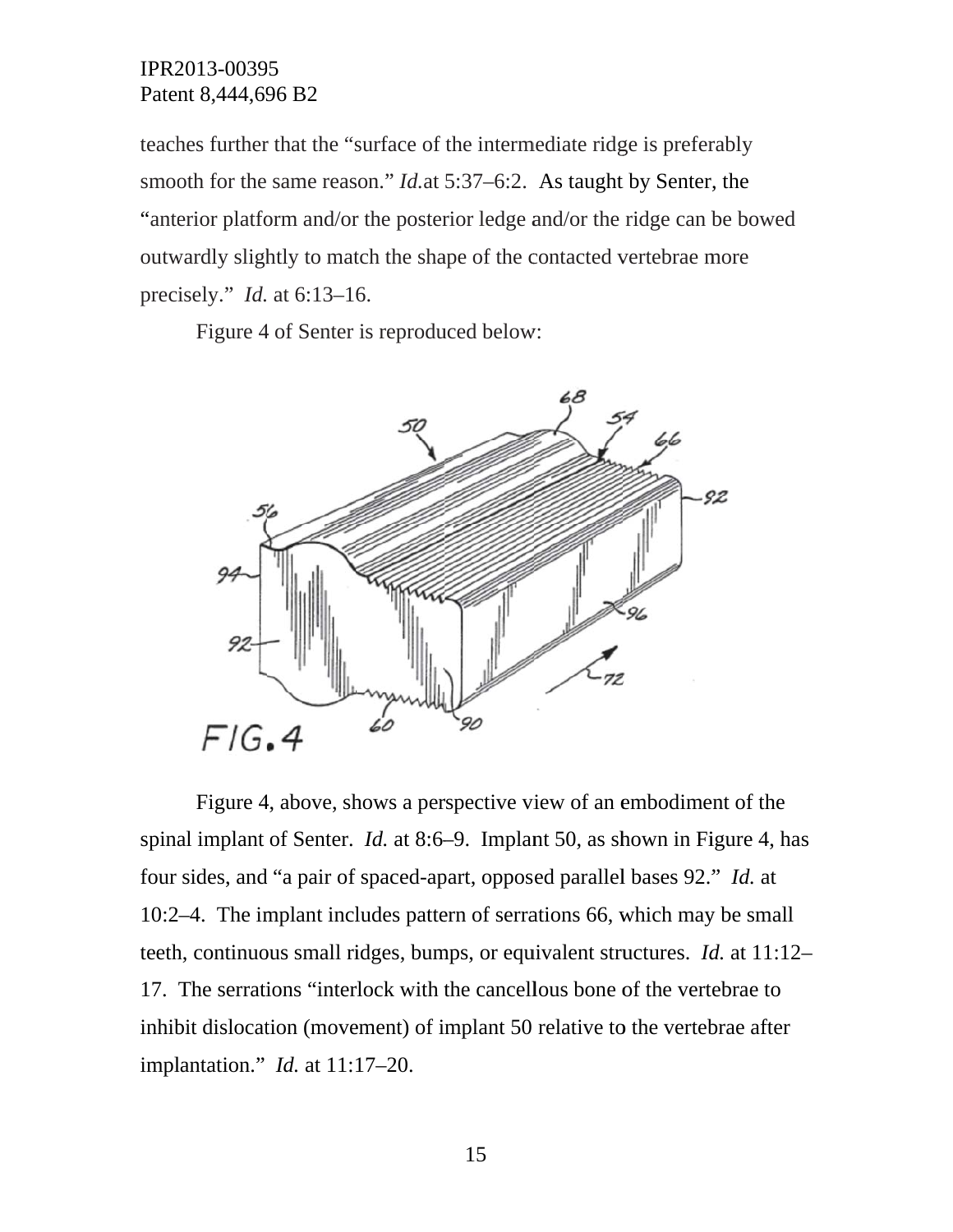## Senter teaches:

Dislocation (movement) of any spinal implant is a serious concern, and the present implant 50 is designed to avoid such movement. Dislocation of the implant 50 posteriorly toward the foramen 38 is of particular concern, because such dislocation could result in the implant 50 impinging against the spinal cord. The combination of the ridge 68, the serrations 66, and the slightly wedge-shaped configuration of the implant 50 all aid in avoiding dislocation of the implant 50, and particularly in avoiding dislocation in the direction of the spinal cord.

# *Id.* at 11:33–12:7.

 $\overline{a}$ 

 The implant of Senter is implanted surgically by grinding a groove into the superior and inferior vertebrae. *Id.* at 15:35–37. The groove is positioned so as to provide a flush placement of the implant, such that close contact between the ridge of the implant and the groove ground into the vertebrae is achieved. *Id.* at 16:3-10. As taught by Senter, typically, the spine is distended to ease insertion of the implant. *Id.* at 16:20–22.

# *b. Brantigan '035 (1005)*

Brantigan '035 is drawn to an implant, in the form of inert plugs, to be placed in prepared sites between opposed faces of adjacent vertebrae. Ex. 1005, 1:3–8.<sup>7</sup> The plugs may have barbs to bite into the vertebrae, as well as slots for carrying bone graft material. *Id.* at 1:16–17.

The plugs are mounted endwise on a tool to facilitate insertion. *Id.* at 1:12–13. Specifically, the plugs may have at one end an internally threaded axial hole, and wings or slots radiating from the hole. *Id.* at 5:13–16. An insertion tool then may be threaded into the hole and surrounded by a sleeve

 $7$  Page numbers refer to the numbers at the top of each page rather than those on the bottom.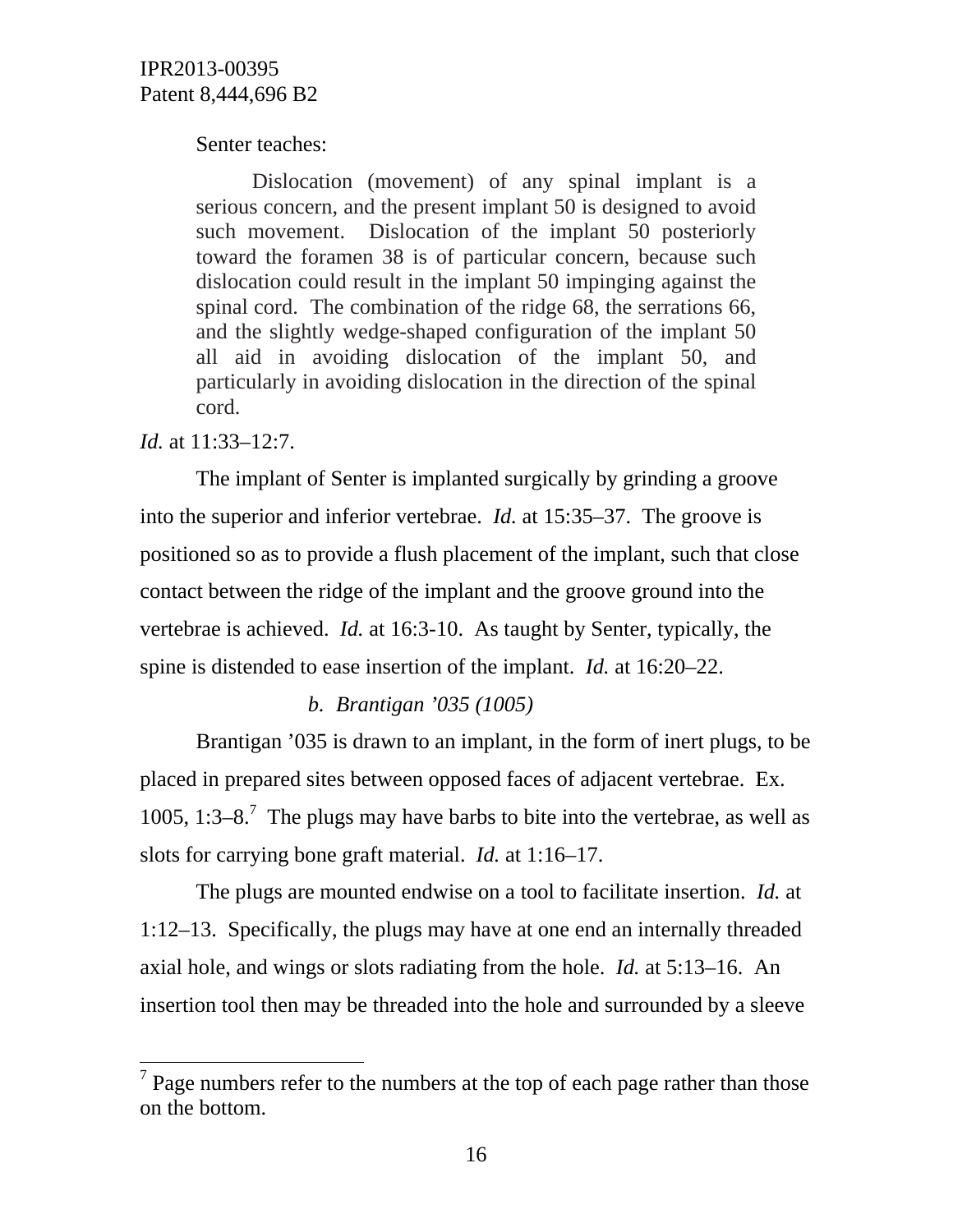that is fitted into the wings or slots. *Id.* at 5:16–18. Brantigan '035 teaches the use of "[b]ristle or prong surfaces," which may be shaped to facilitate insertion and resist retraction. *Id.* at 6:13–15. The implant also may have horizontal or vertical slots that are packed with bone graft material. *Id.* at  $7:10-15.$ 

#### *c. Analysis*

Petitioner asserts that Senter discloses almost all the limitations of independent claims 1 and 4, Pet. 14, and provides a detailed claim chart demonstrating where each of the limitations may be found, *id.* at 34–47. Petitioner notes, however, that Senter may "not disclose (i) 'a recessed portion and a threaded opening' of the trailing face, (ii) 'an opening' for the growth bone, or (iii) the 'ratchetings.'" *Id.* at 14. Petitioner asserts that those features were known widely and used conventionally in spinal implants, as evidenced by Brantigan '035. *Id.*

 Specifically, according to Petitioner, the ordinary artisan would have included a recessed portion and threaded opening, as taught by Brantigan '035, in order to provide a convenient process to insert and remove the insertion instrument without disturbing the mounting. *Id.* at 15. Petitioner also asserts that the ordinary artisan also would have incorporated at least one opening into the implant, and Brantigan '035 teaches that the opening may be filled with strips of bone implant, which then may grow into the bone tissue of the adjacent vertebrae. *Id.* Similarly, Petitioner also argues that the ordinary artisan would have included ratchetings on the upper and lower bearing surfaces, as Brantigan '035 discloses that such ratchetings inhibit dislocation of the implant once it has been placed. *Id.* at 16. According to Petitioner, combining Senter and Brantigan to arrive at the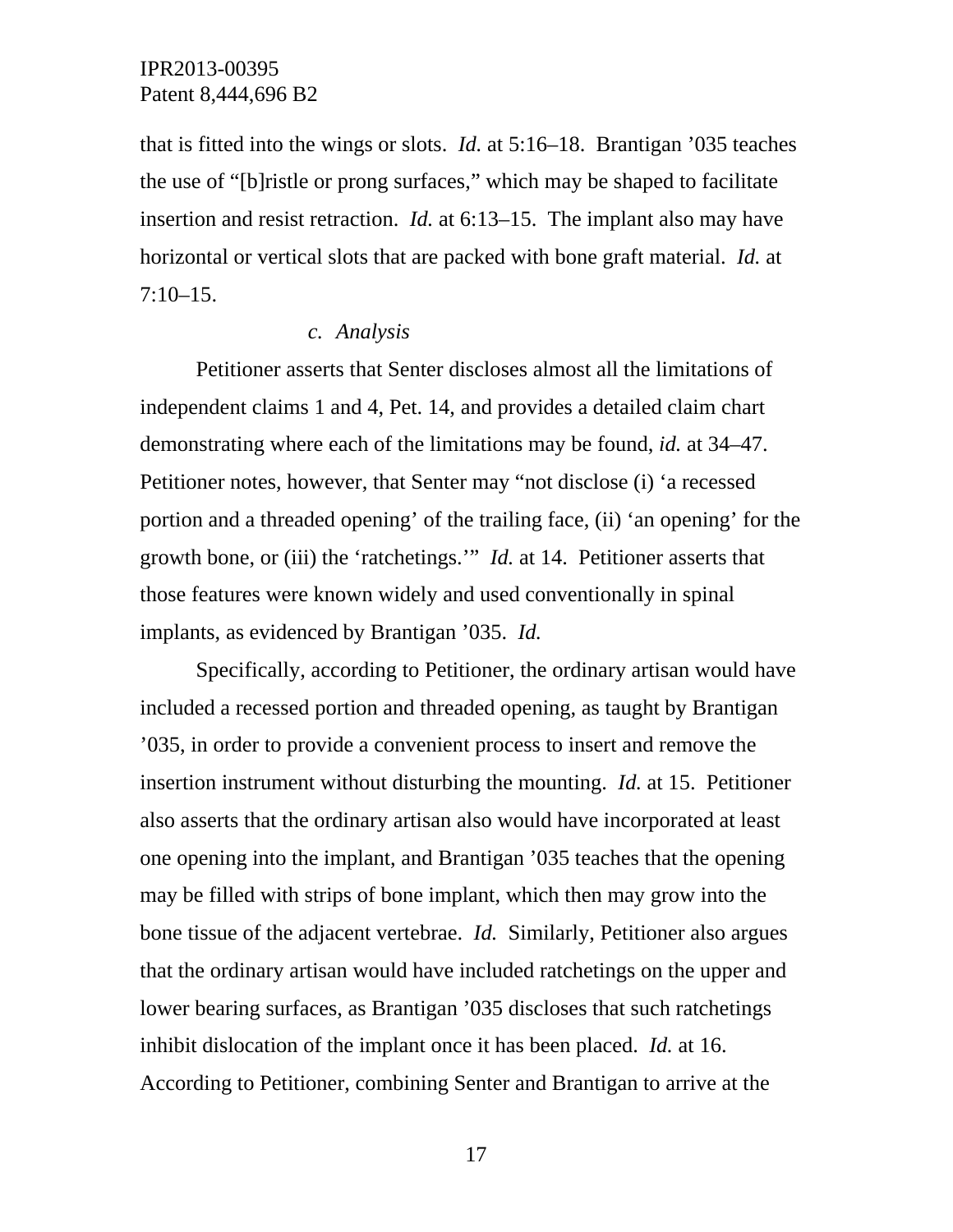implant claimed by the '696 patent is "merely [the] use of known technique[s] to improve similar devices in the same way." *Id.* at 17 (citing *KSR*, 550 U.S. at 417).

 Patent Owner contends that Senter does not teach or suggest the limitation of claims 1 and 4 that the upper and lower bearing surfaces are convex. PO Resp. 26. According to Patent Owner, Petitioner relies on features 68 and 68a of Senter as the upper and lower bearing surfaces of independent claims 1 and 4. *Id.* at 29. Senter teaches cutting away portions of the endplates of the superior and inferior vertebrae, 22a and 22b, and, therefore, Patent Owner contends that "the intermediate ridges 68, 68a do not conform to the anatomic endplates of the superior and inferior vertebrae 22a and 22b, but instead, conform to the grooves 80." *Id.*

 As construed above (*see* Section II(A)(2), above), the convexity of the upper and lower bearing surfaces need not extend along the entire length of the implant, and also need not conform to the anatomic endplates of the adjacent vertebrae. It is irrelevant, therefore, that the convex surfaces of Senter conform to grooves cut into the endplates of the superior and inferior vertebrae, rather than to the anatomic endplates of the superior and inferior vertebrae. As Senter teaches upper and lower bearing surfaces that are convex, it meets that limitation of challenged independent claims 1 and 4.

 Patent Owner argues further that that the ordinary artisan would not have modified Senter to include ratchetings. PO Resp. 30. Patent Owner contends that Senter is concerned about movement of the spinal disk implant towards the spinal cord, and is configured to prevent forward movement of the implant. *Id.* at 33–34 (citing Ex. 1007, 11:35–12:2). The nubs of Brantigan '035, Patent Owner argues, accommodate movement in the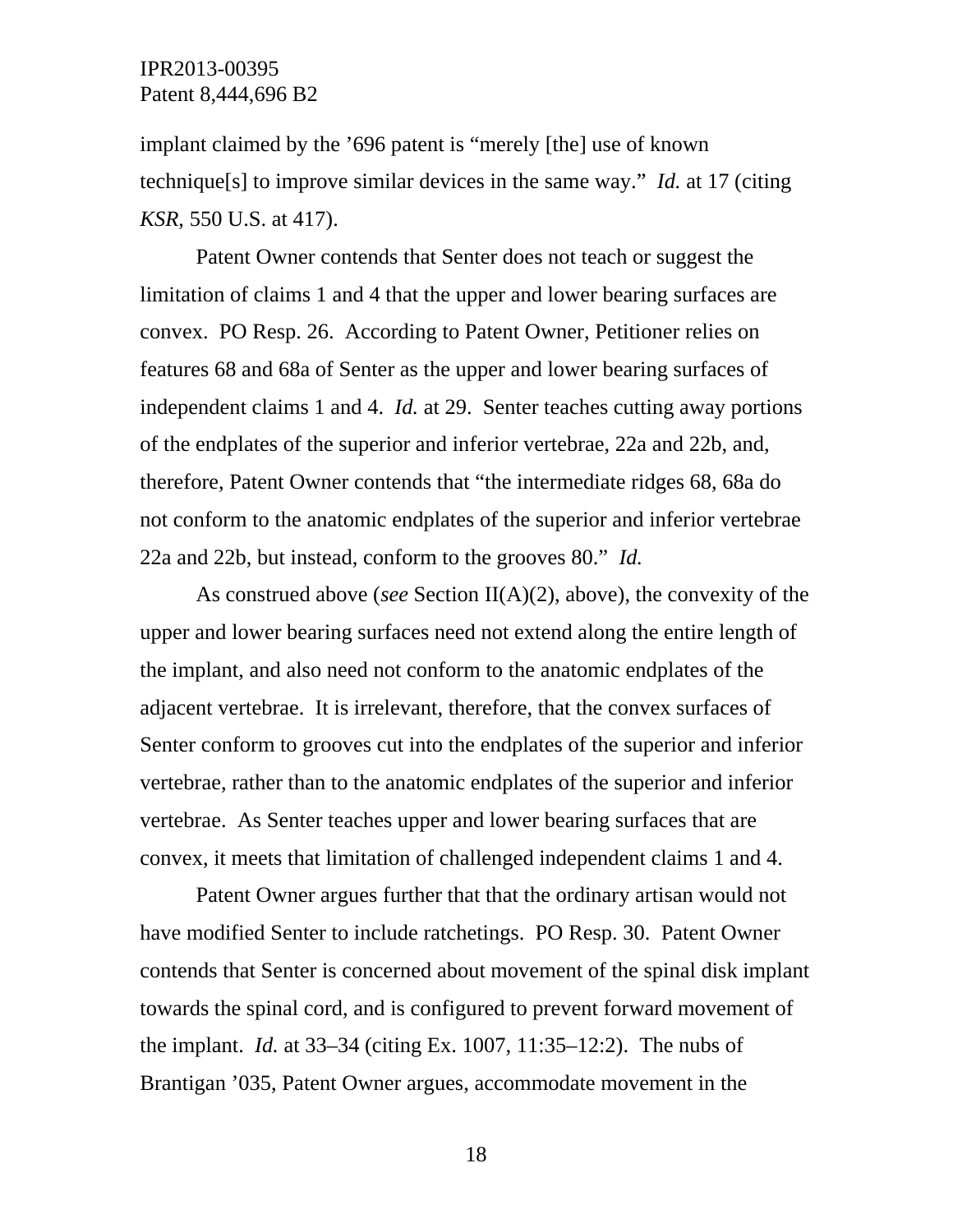direction of insertion, and prevent movement in the opposite direction. *Id.* at 33 (citing Ex. 1005, 20:30–21:3). According to Patent Owner, because the nubs of Brantigan '035 would afford forward movement of the implant, Senter teaches away from their use by its use of an implant that is configured to prevent forward movement. *Id.* at 34.

 Petitioner responds that "[d]uring implantation the vertebrae are distracted (i.e., spread apart) to allow for insertion of the implant." Reply 4 (citing Ex. 1017 ¶¶ 7, 18; Ex. 1018, 69–70). Although the ratchets may accommodate movement in one direction during insertion, once implanted, the ratchets would resist both forward and backward movement, as well as side-to-side movement, due to the ratchets digging into the surrounding vertebrae. *Id.* (citing Ex. 1017 ¶¶ 4–9). Petitioner asserts further that the ratchets do not propel movement of the implant in any direction. *Id.* (citing Ex. 1017 ¶ 5). Thus, Petitioner contends that Senter does not teach away from the combination with Brantigan '035.

 We credit the Declaration of Dr. Brantigan that the two adjacent vertebrae may be distracted upon insertion of the implant. Ex. 1017 ¶¶ 7, 1; *see also* ex. 1007, 16:20–22 (noting that the spine is distended typically to ease insertion of the implant). In fact, Patent Owner's expert, Dr. Branch, agreed that if serrations were put on the convex surfaces of the device of Senter, and the vertebral bodies were distracted sufficiently, the ratchets would not contact the vertebral bodies upon insertion. Ex. 1018, 69–70.

 Moreover, as taught by Brantigan '035, the sharp apexes of the nubs bite into the vertebrae bone, and, thus, once the implant is in the proper position, it will not shift from that position. Ex. 1005, 21:1–5. We, thus, credit Dr. Brantigan's testimony that the ratchetings would not propel an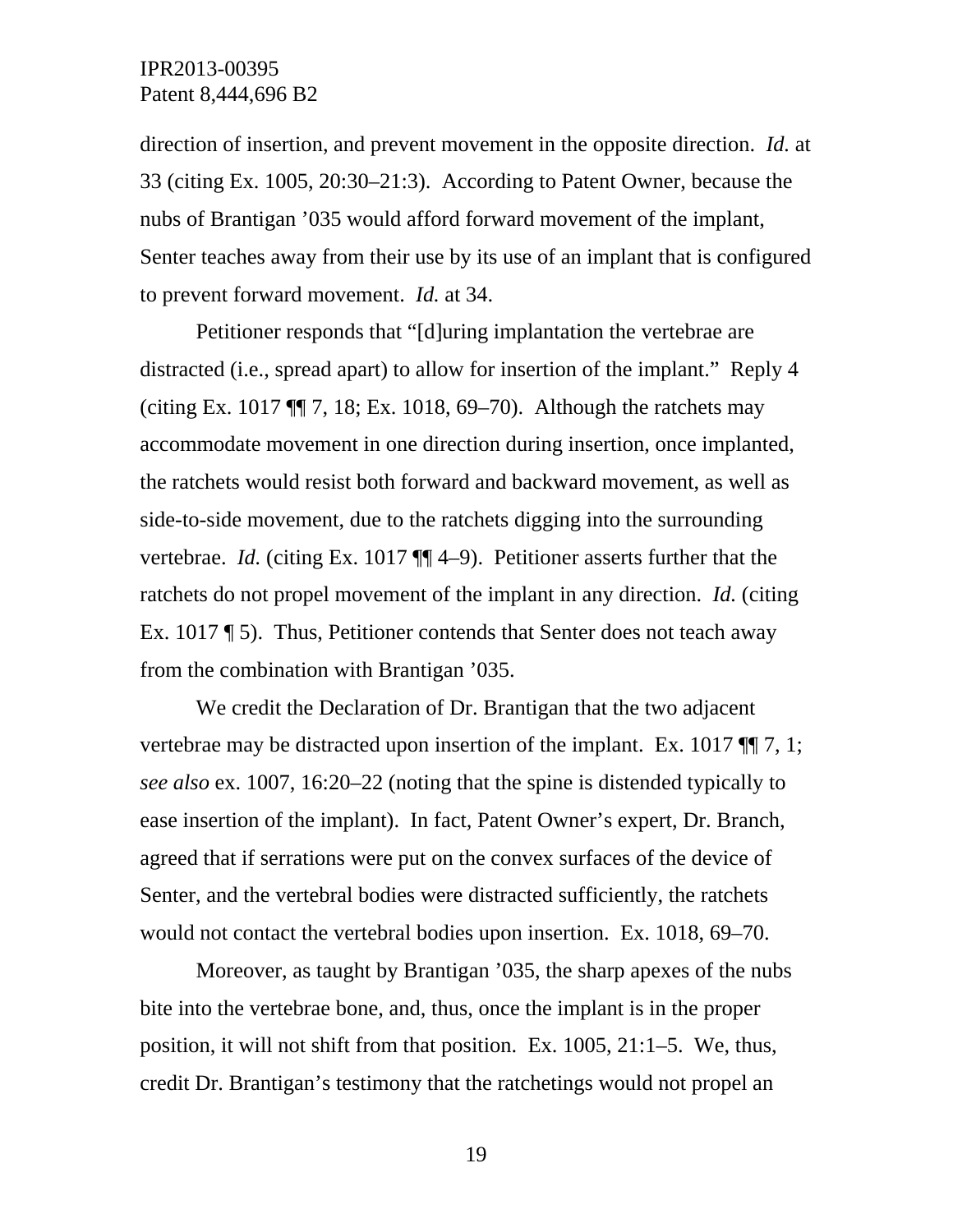implant forward, but would resist forward movement of the implant, as well as back-out of the implant, after implantation. Ex. 1017 ¶ 18. Thus, we agree with Petitioner that Senter does not teach away from the combination with Brantigan '035.

 Patent Owner argues further that modifying Senter with Brantigan '035, as suggested by Petitioner, would undermine the function of the Senter implant. PO Resp. 34 In particular, Patent Owner contends that adding the nubs of Brantigan '035 to the intermediate ridges 68 and 68a of Senter would not only facilitate movement of the spinal disk implant in the direction of insertion, they would also interfere with the function of the intermediate ridges. *Id.* at 35 (citing Ex. 2005 ¶ 88). Senter teaches that the ridges are preferably smooth, without serration, to allow for surgical implantation. *Id.* (citing Ex. 1007, 11:30–31). Providing the ridges with serrations would interfere with insertion. *Id.* at 36–38 (citing Ex. 2005 ¶¶ 90, 91).

 Petitioner responds that the convex ridges of Senter would have prevented movement of the implant after implantation if they were modified to include conventional ratcheting. Reply 5 (citing Ex. 1001 ¶¶ 36–38). Moreover, Petitioner argues that including ratchetings on the convex ridges of Senter would provide "a 'belt-and-suspenders' approach" to prevent migration after implantation. *Id.* at 6 (citing Ex. 1017 ¶¶ 7–9, 31–36). Thus, Petitioner asserts that providing ratchets on the convex ridges of Senter "would not undermine the function of the Senter implant." *Id.* Petitioner notes further that Patent Owner argues that the ratchets would interfere with forward movement during insertion (PO Resp. 36), but then argues that the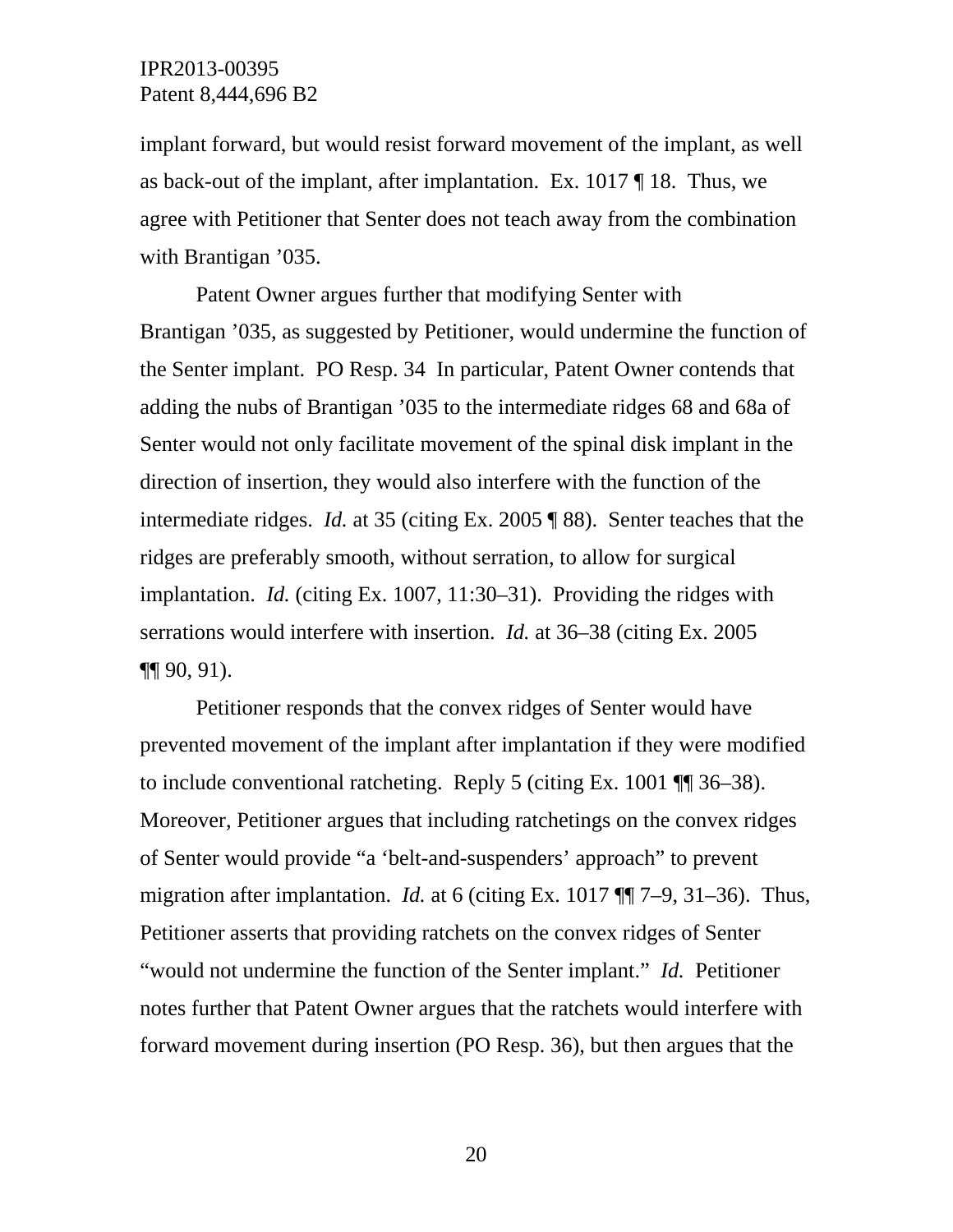ratchets would afford movement, and thus encourage dislocation after implantation (PO Resp. 38). Reply 6.

 Initially, we agree with Petitioner that Patent Owner is, to a certain extent, taking inconsistent positions. That is, Patent Owner argues that "providing the ratchetings such as the nubs 122 of Brantigan '035 on the intermediate ridges 68, 68a would also interfere with the insertion of the spinal disk implant 50 of Senter between the adjacent vertebrae," (PO Resp. 36), but then argues **"**rather than inhibiting dislocation thereof, providing the intermediate ridges 68, 68a with ratchetings such as the nubs 122 of Brantigan '035 would afford movement of the modified spinal disk implant 50 of Senter between the superior and inferior vertebrae 22a and 22b in the direction of insertion" (*id.* at 38). Thus, Patent Owner appears to be arguing that if ratcheting were added to the intermediate ridge of Senter, the ratchetings would impede insertion, but then would afford the implant the ability to move after insertion.

Moreover, Senter teaches:

The posterior ledge is preferably, although not necessarily, tapered inwardly to permit the implant to be inserted between the vertebrae during the surgical procedure. The surface of the intermediate ridge is preferably smooth for the same reason.

Ex. 1007, 5:34–6:2. Although Senter teaches that it may be preferred that the surface of the intermediate ridge be smooth for ease of insertion, a reference is not limited to its preferred embodiment, but is available for all that it discloses and suggests to the ordinary artisan. *In re Applied Mat'ls, Inc.*, 692 F.3d 1289, 1298 (Fed. Cir. 2012); *see also Merck & Co. Inc. v. Biocraft Laboratories Inc.*, 874 F.2d 804, 807 (Fed. Cir. 1989) ("[I]n a section 103 inquiry, 'the fact that a specific [embodiment] is taught to be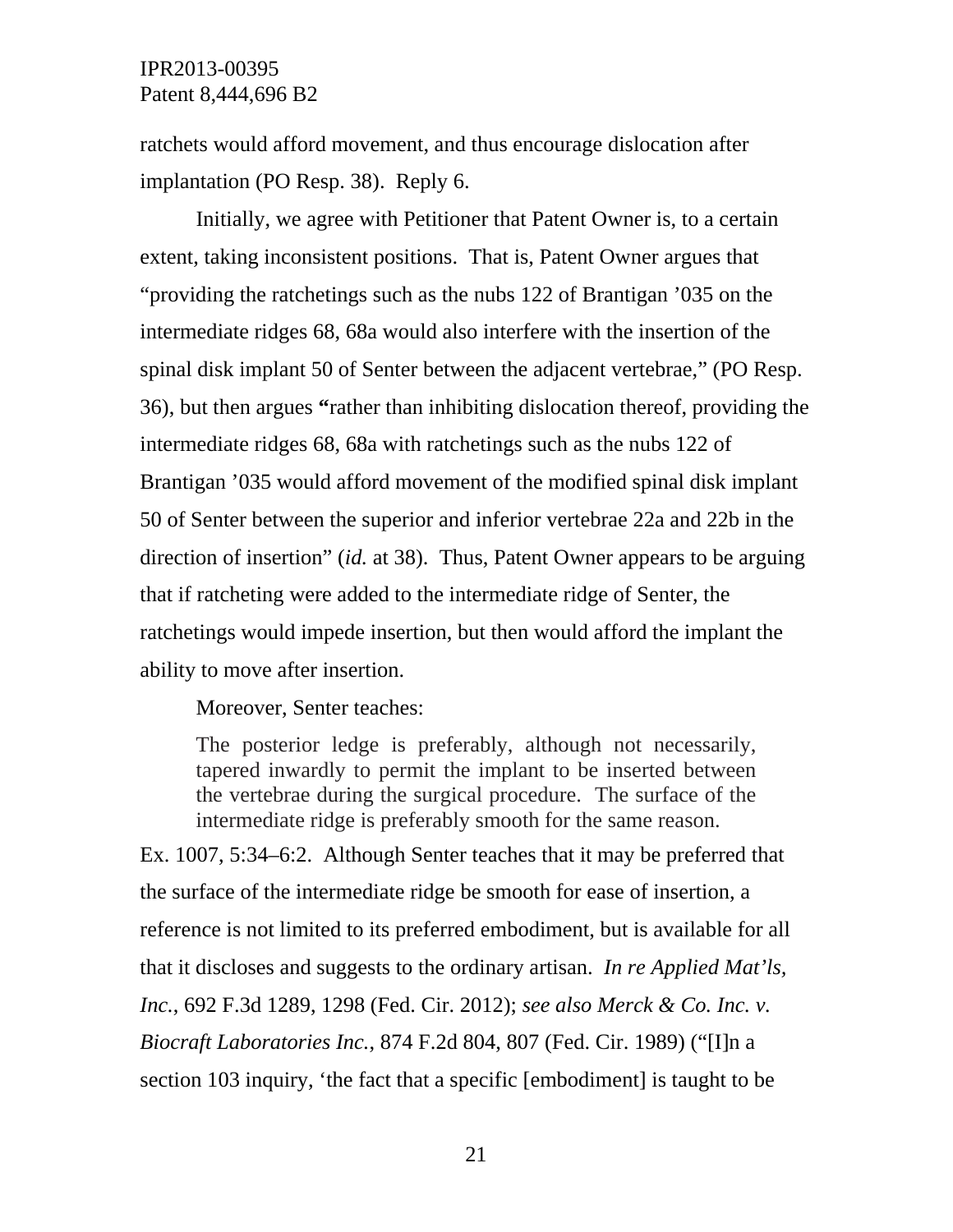preferred is not controlling, since all disclosures of the prior art, including unpreferred embodiments, must be considered.'"). By noting that the surface of the intermediate ridge is preferably smooth, the ordinary artisan would understand that Senter contemplates embodiments in which that ridge is not smooth. The ratchets of Brantigan '035, if added to the intermediate ridges of Senter, would then provide an additional mechanism of ensuring that the implant would not move after implantation. We determine, therefore, that the ordinary artisan would have had a reason to add the ratchets of Brantigan '035 to the intermediate ridges of Senter.

 Patent Owner contends further that the ordinary artisan would not have modified the implant of Senter to include the opening of Brantigan '035. PO Resp. 39–42. The implant of Senter is made preferably from a material that bonds to the bone, and thus the implant of Senter "is used in a spinal fusion process, but is not itself a spinal fusion implant." *Id.* at 41.

 According to Patent Owner, modifying the implant of Senter to include an opening would not result in an effective spinal fusion implant. *Id.* at 43–46. Patent Owner argues that if bone were used to fill the void created by the opening, the bone would extend above and below the surfaces of the anterior platforms 56, 56a and the posterior ledges 60, 60a. *Id.* at 44. The bone filling would then be subject to dislodgement on insertion through contact with the superior and inferior vertebrae. *Id.* Moreover, Patent Owner contends, if the bone did not fill the void completely, it would be protected by the leading end, but it would be separated from the superior and inferior vertebrae by a significant gap. *Id.* at 45. Such contact is required for fusion to occur. *Id.*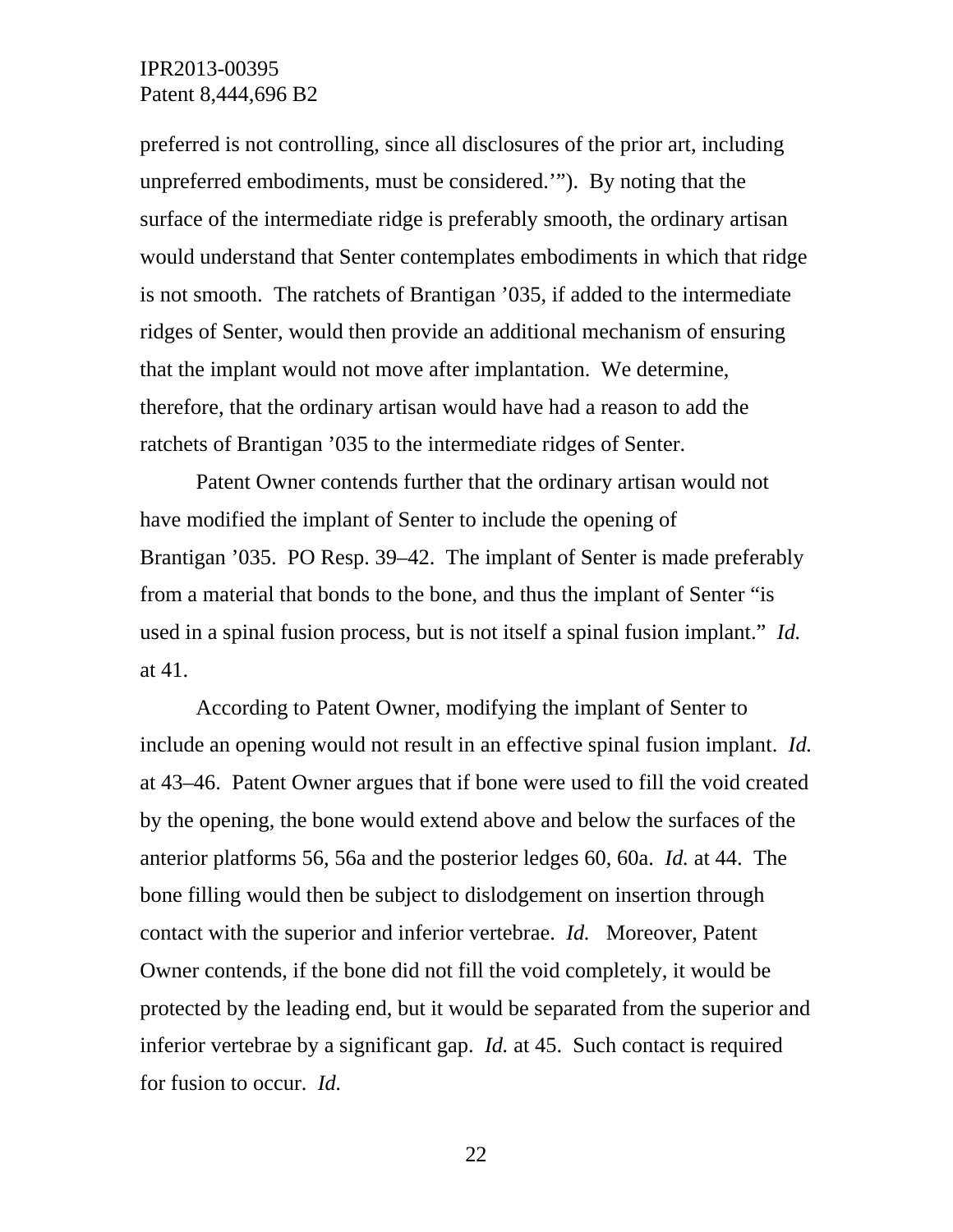Petitioner responds that Senter specifically teaches that a purpose of its implant "is to 'improve the fusion of the adjacent vertebrae,'" and, is thus, a fusion implant. Reply 7 (quoting Ex. 1007, 17:15–17). Petitioner responds further that Patent Owner's asserted problem of providing the implant of Senter with an opening is not actually a problem, as the ordinary artisan would have understood that placing vertical holes in spinal implants, which may then be filled with fusion-promoting material, was a well-known feature. *Id.* at 7–8. Moreover, as discussed previously, the two adjacent vertebrae are distracted during insertion, thus minimizing the possible loss of graft material. *Id.* at 8. Moreover, a spinal surgeon of ordinary skill would have understood that the opening need not be filled to the very top with the fusion-promoting material, and that minor dislodgment of the material would be tolerable. *Id.* at 8–9 (citing Ex. 1017 ¶ 11).

 Senter teaches an implant "that is implanted between two vertebrae during a procedure in which two vertebrae are fused together." Ex. 1007, 4:15–17. Brantigan '035 teaches an implant that has

vertical or horizontal slots therethrough or intersecting vertical and horizontal slots, packed with bone graft material, such as strips of bone excised from the iliac crest of the pelvis. This implant material provides a block of livng bone that grows all around and through the implant plug into the bone of the vertebrae.

Ex. 1005, 9:12–18. We credit the Declaration of Dr. Brantigan that the ordinary artisan at the time of invention would have understood how to deal with any potential dislodgement of the bone graft material during insertion. Ex. 1017 ¶ 11. We determine that Petitioner has shown that the ordinary artisan would have included the slots of Brantigan '035, including the vertical slots, to further aid in the fusion process taught by Senter.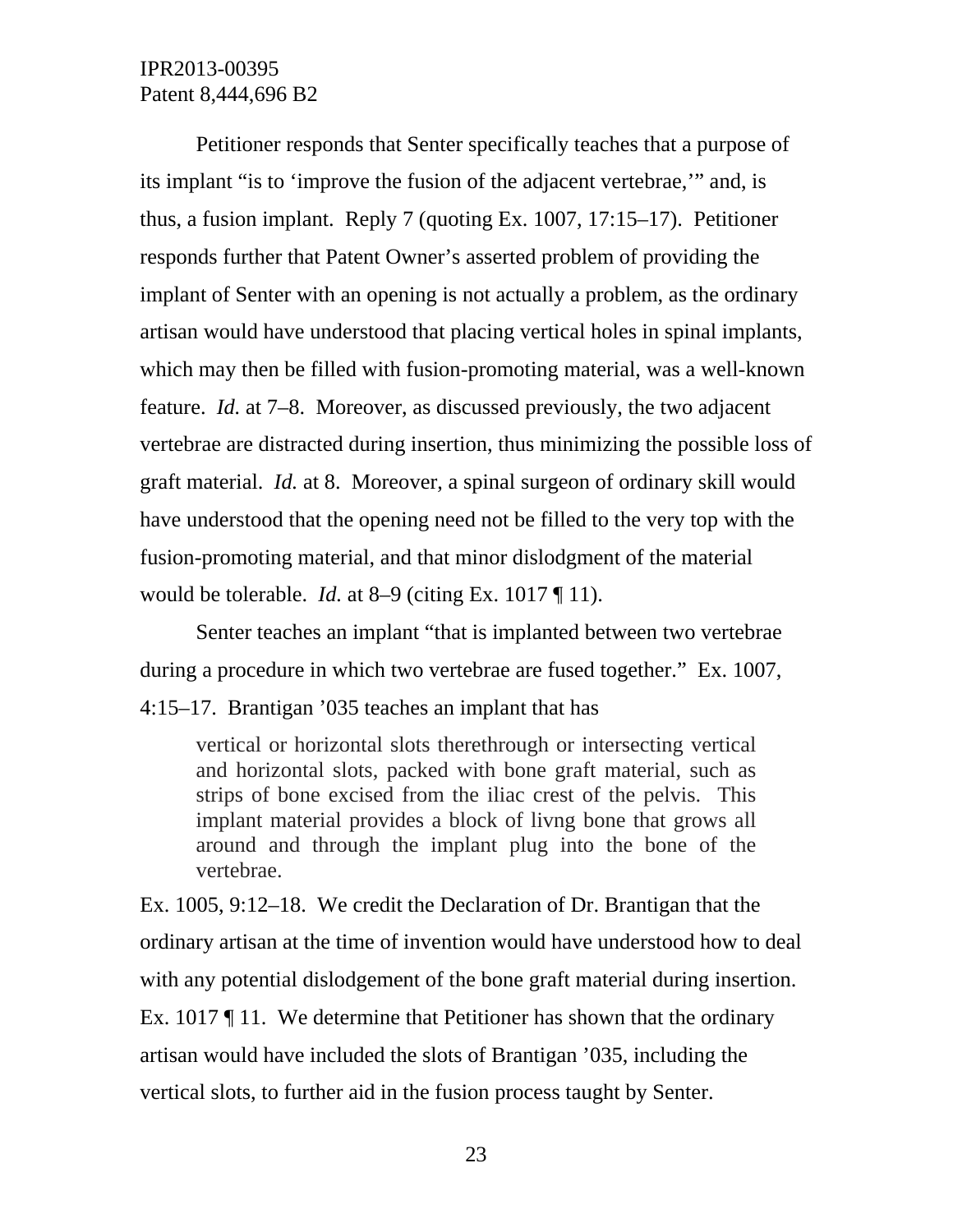Patent Owner argues that Petitioner "appears to have cherry picked" the features of Senter and Brantigan '035 and arranged those features in a manner that never existed prior to Dr. Michelson." PO Resp. 25 (citing Ex. 2009, 175:13–20). Specifically, Patent Owner argues that the implants of Senter and Brantigan '035 are very different. PO Resp. 42–43. Patent Owner thus contends "[w]ithout hindsight it is difficult to reconcile the differences between the teachings of Senter and Brantigan '035 embodied in the differences between the spinal disk implant 50 of Senter and the plug implants 111 of Brantigan '035." *Id.* at 43

We disagree. Although the Supreme Court has cautioned that it may be valuable to identify a particular reason to combine references, the obviousness analysis is not limited to this inquiry. *See KSR,* 550 U.S. at 418–19. "If a person of ordinary skill can implement a predictable variation, § 103 likely bars its patentability." *Id.* at 417. Similarly, "if a technique has been used to improve one device, and a person of ordinary skill in the art would recognize that it would improve similar devices in the same way, using the technique is obvious unless its actual application is beyond his or her skill." *Id.* As discussed above, the combination of Senter and Brantigan '035 is no more "than the predictable use of prior art elements according to their established functions." *Id.*

#### *d. Conclusion*

After considering Petitioner's and Patent Owner's positions, as well as their supporting evidence, we determine that Petitioner has shown by a preponderance of the evidence that claims 1and 4 are unpatentable under 35 U.S.C. § 103(a) over the combination of Senter and Brantigan '035. Patent Owner presents no additional argument as to dependent claims 3 and 6.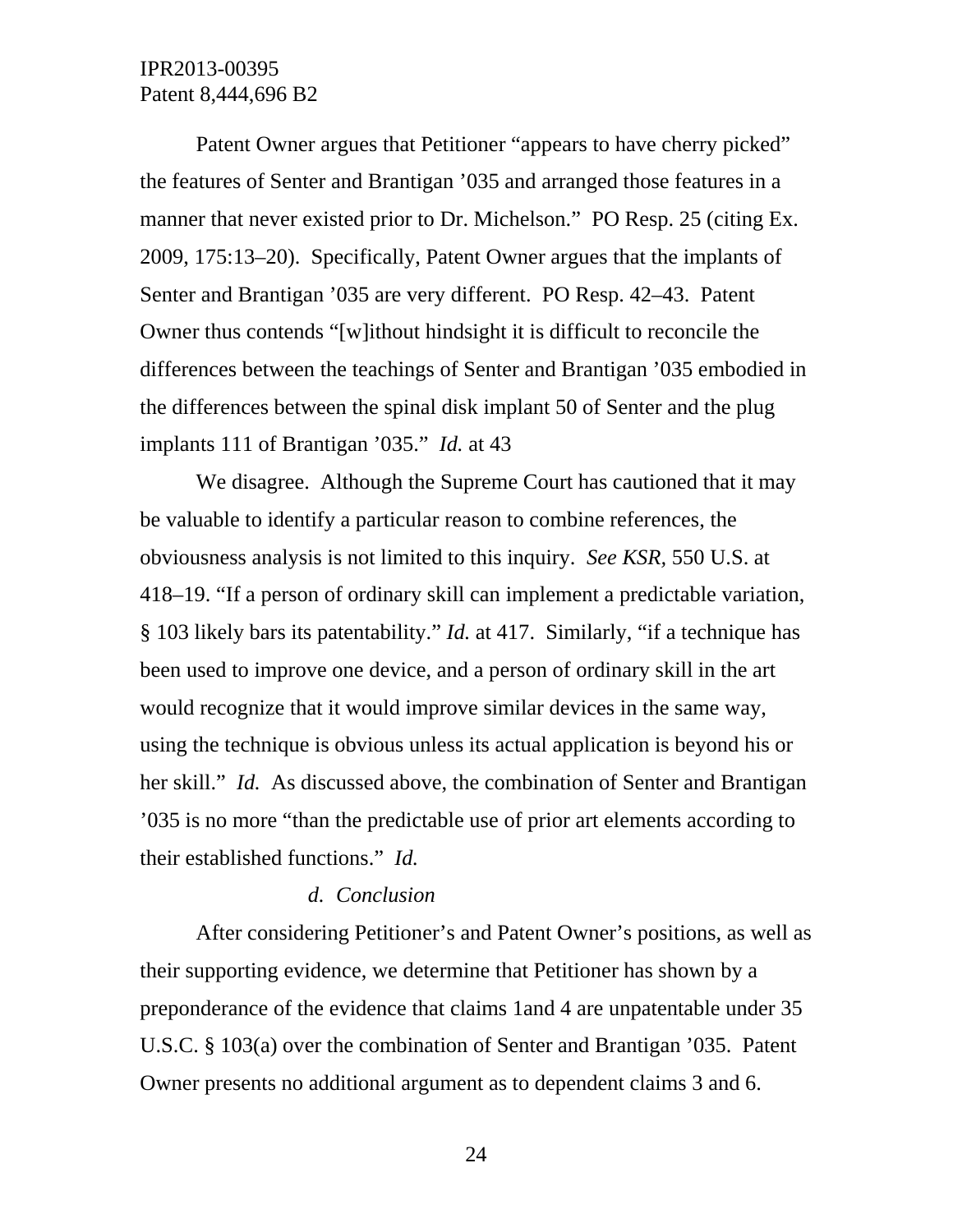Upon review of those claims, as well as the contentions and evidence relied upon by Petitioner, we determine that the preponderance of the evidence of record demonstrates that those claims are rendered also unpatentable by the combination of Senter and Brantigan '035.

# *4. Obviousness of Claims 2 and 5 over the Combination of Senter (1007), Brantigan '035, and Brantigan '327*

Petitioner contends that claims 2 and 5 are rendered obvious by the combination of Senter, Brantigan '035, and Brantigan '327 (Pet. 18–19, 47– 48). Patent Owner presents no argument, other than those already discussed as to independent claims 1 and 4, that Petitioner's contentions are incorrect. PO Resp. 46. Upon review of claims 2 and 5, as well as the contentions and evidence relied upon by Petitioner, we determine that the preponderance of the evidence of record demonstrates that those claims are rendered unpatentable by the combination of Senter, Brantigan '035, and Brantigan '327.

# *5. Obviousness of Claims 1–6 over the Combination of Michelson '037, Wagner, and Brantigan '035*

Petitioner contends that the combination of Michelson '037, Wagner, and Brantigan '035 teaches all the limitations of the challenged claims (Pet. 19–22). Petitioner sets forth a claim chart demonstrating where each element of the claims is taught by the reference (Pet. 48–59), and relies, initially, on the Declaration of Dr. Brantigan (Ex. 1001). Patent Owner disagrees with Petitioner's assertions (PO Resp. 46–56), and relies on the Declaration of Dr. Branch (Ex. 2005) as evidence that the asserted combination does not render obvious the challenged claims.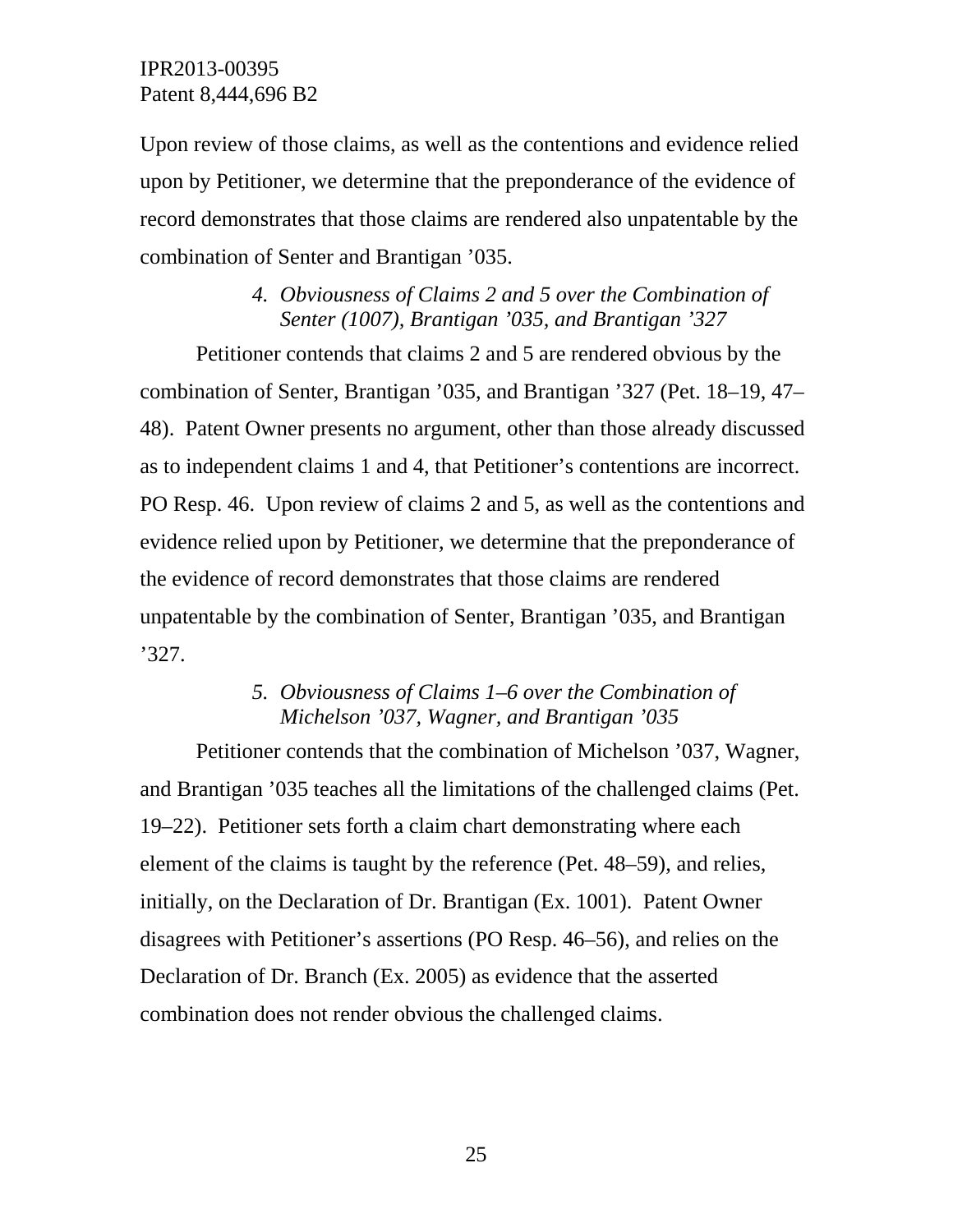#### *a. Mi ichelson '0 037 (Ex. 10 008)*

between two vertebrae after a damaged spinal disc has been removed. Ex. 1008, 1:2 $-4$ <sup>8</sup>. The implant allows for bone fusion across the intervertebral space, and may contain cells or openings, into which fusion promoting materials may be placed. *Id.* at 8:10–21. The implant may have texturizing on its surface to allow for bone ingrowth. *Id.* at 8:21–25. Michelson '037 is drawn to an implant to be placed into the space

Figure 1 of Michelson '037 is reproduced below:



Michelson '037. *Id.* at 10:13–14. The implant shown in Figure 1 has a substantially rectangular hollow configuration, and has a tapered forward portion. *Id.* at 11:30–32. Front wall 22 of the implant, is slightly convex, Figure 1, above, is a top right perspective view of the implant of

l

 $8$  Page numbers refer to the numbers at the top of each page rather than those on th he bottom.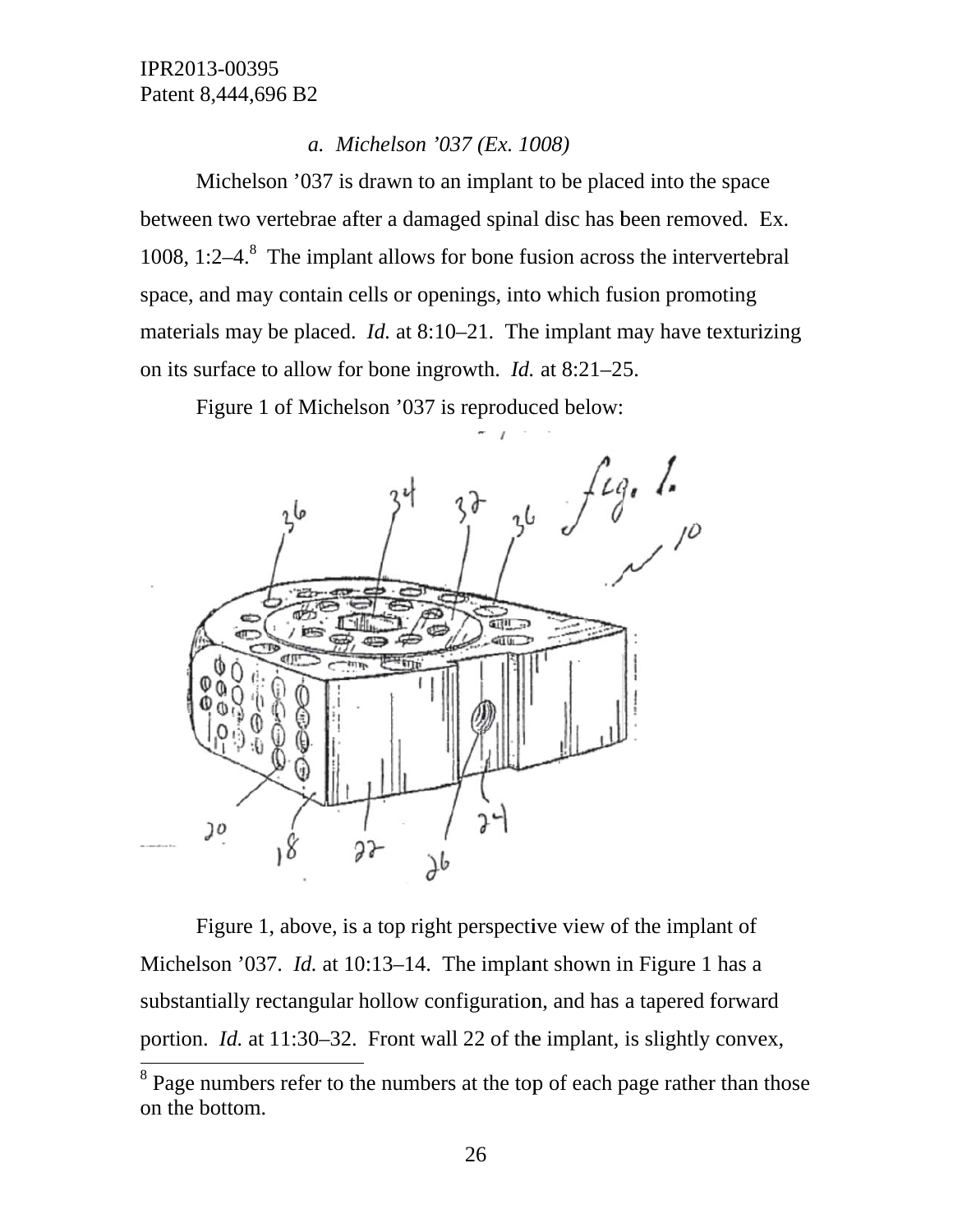and has a depressed portion, 24, that has a central threaded opening, 26, that can receive the engaging end of a driving member. *Id.* 11:38–40.

*b. Wagner (Ex. 1009) and Brantigan '035 (Ex. 1005)* 

Wagner describes an implant that is placed between two vertebrae to fuse the vertebrae together. Ex. 1009, 1:6–10. The implant has a convexly curved anterior and a posterior face, which generally match the shape of the outer edge of the vertebrae. *Id.* at 3:13–16; 5:24–39. In addition, Wagner teaches the use of a convex engagement region on the transverse faces, wherein the engagement region "has three-dimensional features thereon." *Id.* at 3:38–41. In one embodiment, the three-dimensional features may be pyramids. *Id.* at 5:68–6:1.

The disclosure of Brantigan '035 is discussed above.

#### *c. Analysis*

Petitioner asserts that Michelson '037 discloses almost all the limitations of independent claims 1 and 4, and provides a detailed claim chart demonstrating where each of the limitations may be found. Pet. 19, 48–59. Petitioner notes, however, that Michelson '037 may "not expressly describe the two claimed features of (i) the upper and lower bearing surfaces being 'convex,' and (ii) the 'ratchetings.'" *Id.* at 19. Petitioner asserts that those features were known widely and used conventionally in spinal implants, as evidenced by Wagner and Brantigan '035. *Id.* at 19–20.

 Specifically, according to Petitioner, the ordinary artisan would have bowed convexly the upper and lower bearing surfaces outward, as taught by Wagner, in order conform to the contours of the vertebral endplates. *Id.* at 20–21. The ordinary artisan also would have included ratchetings on the upper and lower bearing surfaces, as Brantigan '035 discloses that such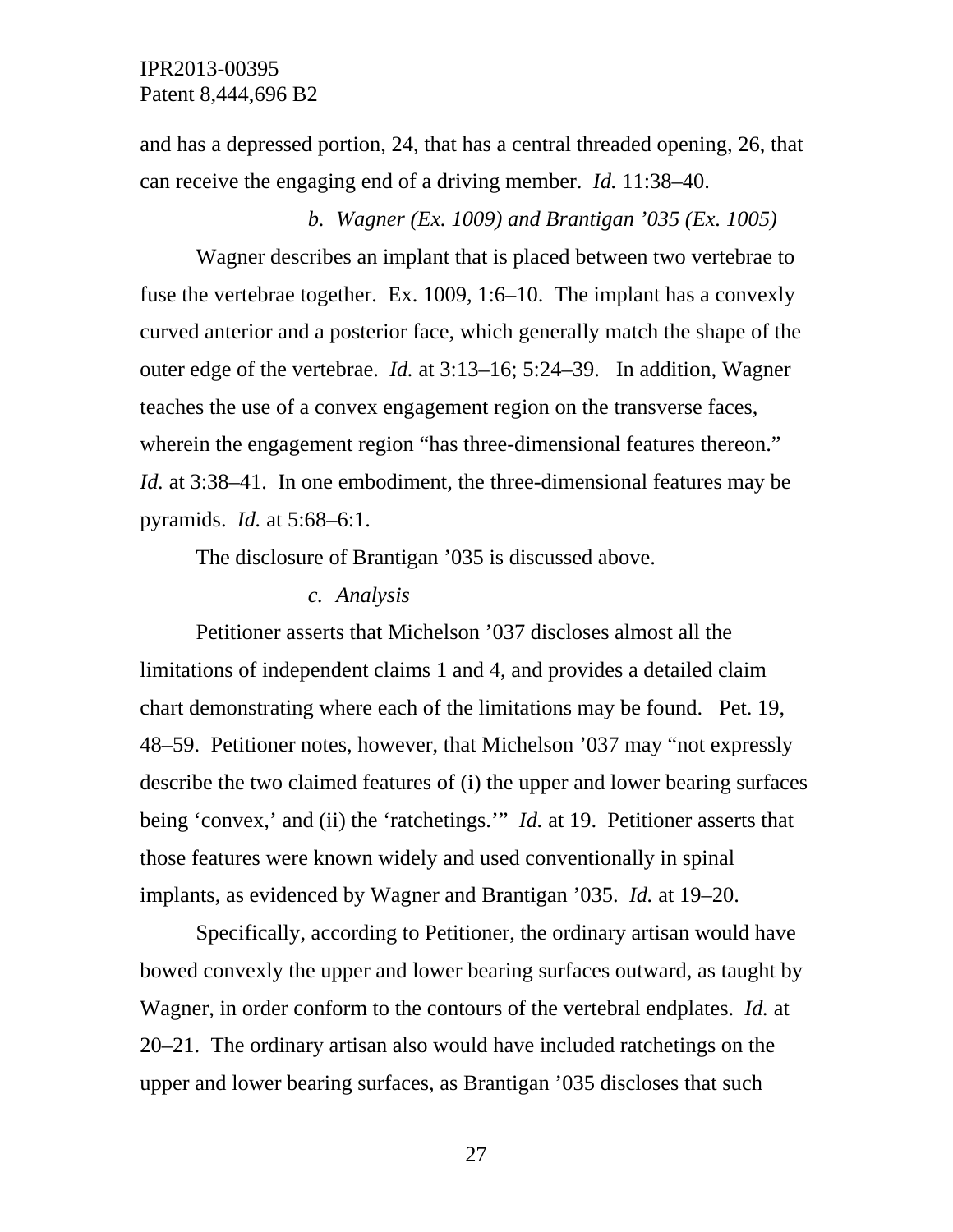ratchetings inhibit dislocation of the implant once it has been placed. *Id.* at 21. According to Petitioner, combining Michelson '037, Wagner, and Brantigan '035 to arrive at the implant claimed by the '696 patent is "merely [the] use of known technique[s] to improve similar devices in the same way." *Id.* at 22 (citing *KSR* at 417).

 Patent Owner argues that the ordinary artisan would not have modified Michelson '037 as suggested by Petitioner. PO Resp. 47–55. In particular, Patent Owner argues that because Michelson '037 discloses that its implants "are already 'self-stabilizing to resist dislodgement,' one of ordinary skill would not have been motivated to modify the spinal fusion implant 10 of Michelson '037 with the teachings of Wagner and Brantigan '035." *Id.* at 51 (quoting Ex. 2005 ¶ 103).

 Petitioner responds that, again, "one of ordinary skill would have been motivated to employ a 'belt-and suspenders' approach to preventing movement of the implant by including Brantigan '035's ratchetings to "prevent retraction" of the implant after insertion and enhance Michelson '037's stated goal of 'resist[ing] dislodgement.'" Reply 11.

 As noted by the U.S. Court of Appeals for the Federal Circuit, "[t]he normal desire of scientists or artisans [is] to improve upon what is already generally known." *In re Peterson*, 315 F.3d 1325, 1330 (Fed. Cir. 2003). Thus, the fact that Michelson '037 teaches that its implant is self-stabilizing is not a persuasive argument that the ordinary artisan would not look to the prior art to determine ways in which that implant may be modified.

 Patent Owner contends also that the spinal fusion implant of Michelson '037 and the spinal disk implant of Wagner are used to treat different types of spinal disease: The spinal fusion implant of Michelson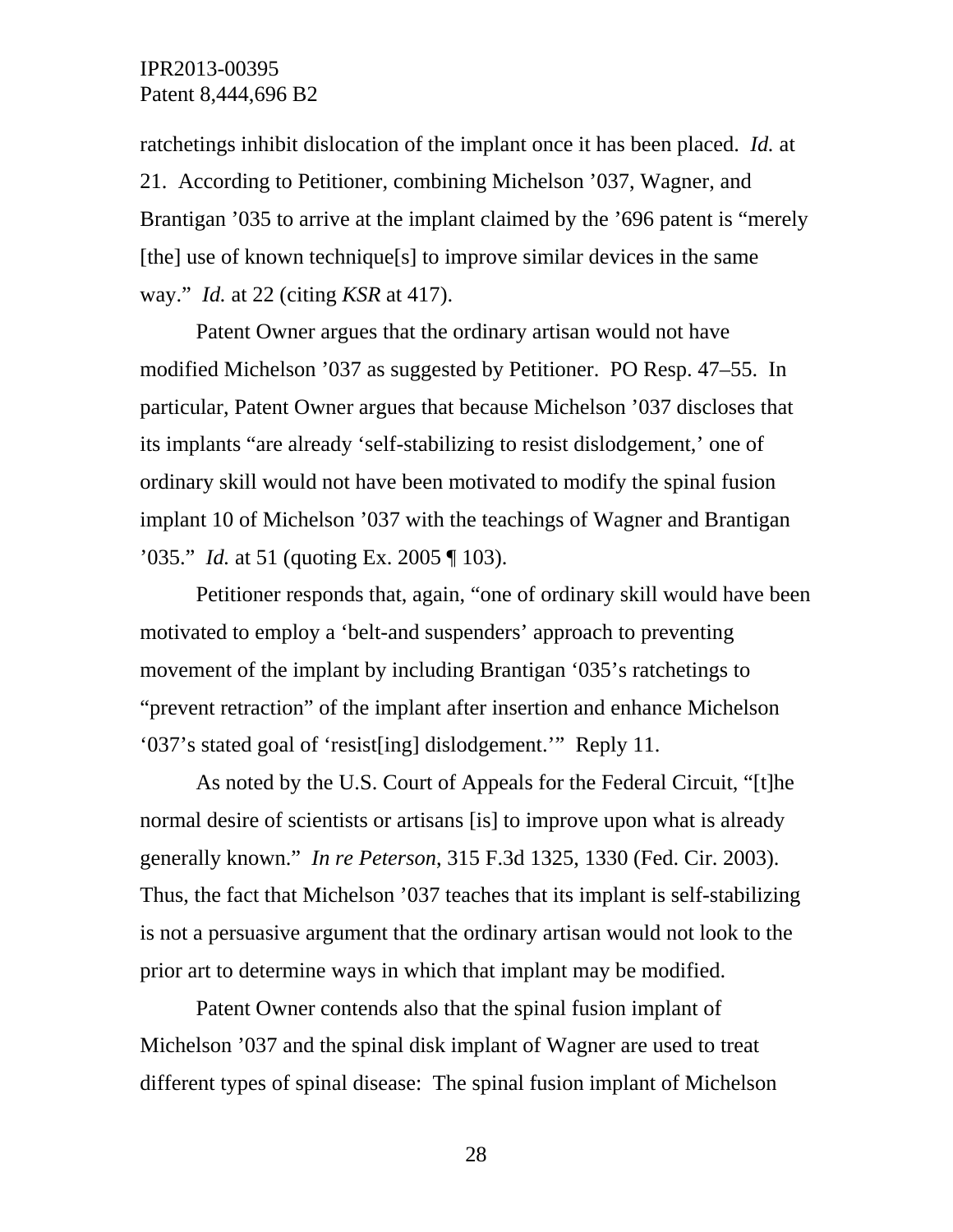'037 is used to treat spinal disease when a degenerative disc has lost its biconvex appearance, whereas the spinal disk implant of Wagner is used to treat spinal disease occurring where a degenerative disc has limited loss of its bi-convex appearance. PO Resp. 51–52 (citing Ex. 2005 ¶ 104). Thus, Patent Owner asserts, the ordinary artisan would not have modified the implant of Michelson '037 to include the convexly-bowed transverse faces 68 and 70 of Wagner. *Id.* at 52.

 Petitioner responds that Michelson '037 is not limited to use for treatment of spinal disease due to a degenerative disc having lost its biconvex appearance, as Michelson '037 specifically "states that the disclosed implant device 'will fit any patient, anywhere throughout the spine, *in any vertebral disc space, and without alteration of that interspace regardless of its natural size or shape*.'" Reply 9 (quoting Ex. 1008, 5:18–22). Petitioner notes further that Patent Owner's expert, Dr. Branch, "agreed that the intent of the Michelson '037 implant 'is to fit any patient' and that the implant 'certainly could fit any patient anywhere throughout the spine.'" *Id.* at 10 (quoting Ex. 1018, 113).

 As noted by Petitioner, Michelson '037 teaches that the disclosed implant device will fit any patient, anywhere throughout the spine. Ex. 1008, 5:18–22. Although Patent Owner relies on the Declaration of Dr. Branch to support its assertion that fusion implant of Michelson '037 is used to treat spinal disease when a degenerative disc has lost its bi-convex appearance, Dr. Branch states only that the "configuration of the spinal fusion implant 10 of Michelson '037 implies its use in treatment of spinal disease occurring because of a degenerative disc having lost its bi-convex appearance," but does not point to any support in Michelson '037 for that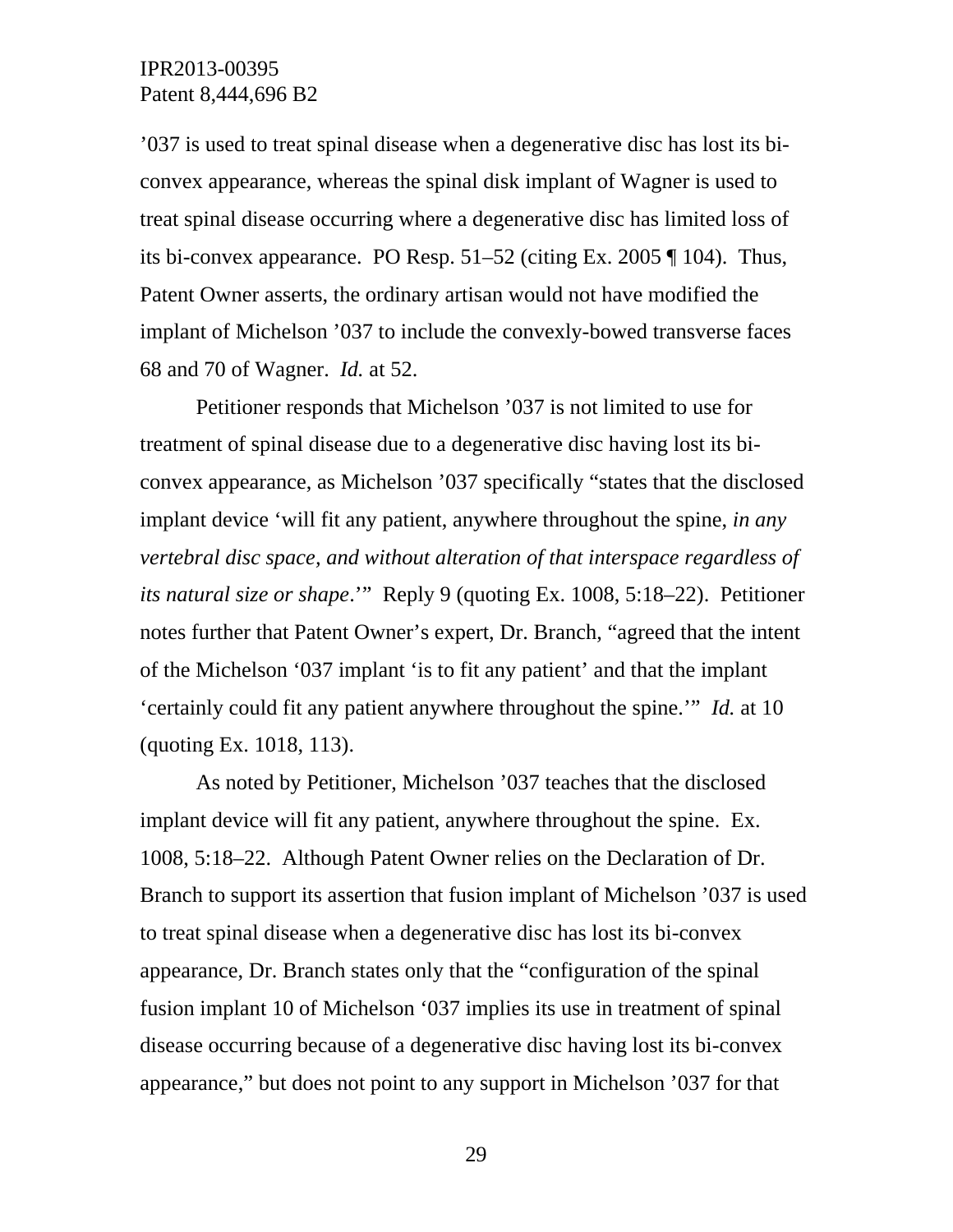conclusion, and does not reconcile that conclusion within the quoted language of Michelson '037. Ex. 2005 ¶ 104. Thus, we disagree with Patent Owner that the ordinary artisan would not have looked to Wagner to modify the implant of Michelson '037 on the basis that the implants are used to treat different types of spinal disease.

 Patent Owner argues further that Petitioner selects the convexlybowed transverse faces of Wagner, ignoring the teachings of an engagement region located on those transverse faces. PO Resp. 52. The engagement regions of Wagner, Patent Owner asserts, have one or more threedimensional pyramids for engaging the adjacent vertebrae. *Id.* at 53. As such, Wagner requires little, if any, preparation of the endplates of the adjacent vertebrae to receive the implant. *Id.* The implant of Brantigan '035, unlike the implants of Michelson '035 and Wagner, requires significant preparation of the adjacent vertebrae. *Id.* In addition, although the nubs formed on the plug implants of Brantigan '035 constrain the movement of the implant, as compared to the engagement regions with the pyramids of Wagner, the nubs of Brantigan '035 provide diminished capabilities. *Id.* Thus, Patent Owner contends, if the ordinary artisan would have adopted the convexly-bowed transverse faces of Wagner, they also necessarily would have included the pyramid shaped engagement features. *Id.* at 53–54.

 Patent Owner asserts further that the nubs of Brantigan '035 provide diminished capabilities as compared to the pyramids of Wagner. *Id.* at 54– 55. According to Patent Owner, the ordinary artisan would not have replaced "the multi-directional movement prevention afforded by the engagement region 74 with the pyramids 76 of Wagner with the nubs 122 of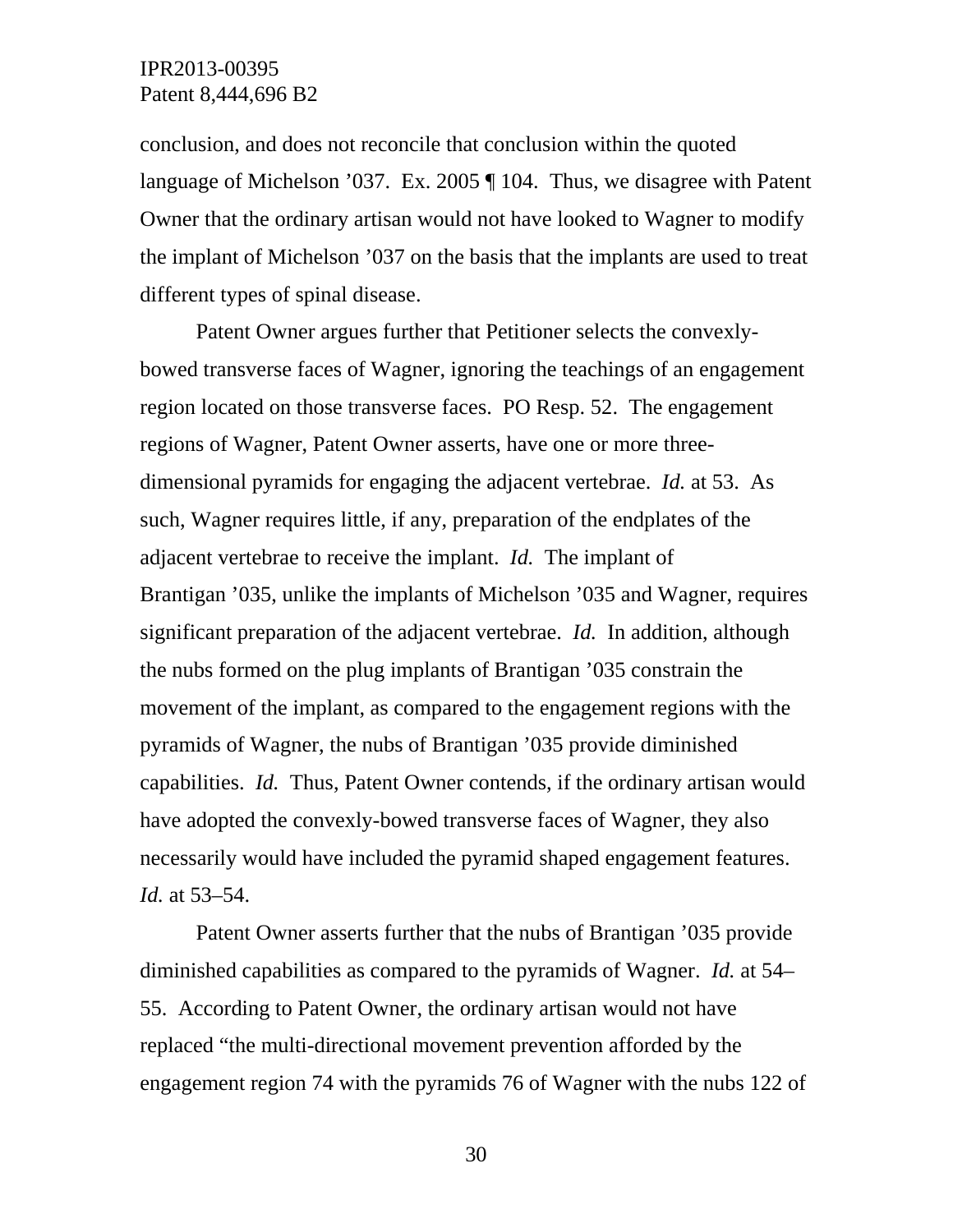Brantigan '035 that would be susceptible to forward and side to side movement and require a prepared space in the adjacent vertebrae." *Id.* at 55.

 Petitioner responds that there is no legal requirement that if one feature of a reference is used in the combination, all of the features of that reference must also be incorporated. Reply 11–12. Thus, the ordinary artisan would understand that Wagner's convex surface could be incorporated without also incorporating the pyramids disclosed by Wagner. *Id.* Petitioner contends, moreover, that Wagner teaches that the engagement feature may be any three-dimensional feature extending above the bearing faces, and that the pyramids are just one example of such a threedimensional structure. *Id.* at 12 (citing Ex. 1018, 118–119). Petitioner argues also that "the ratchetings of Brantigan '035 do not cause 'forward and side to side movement' of the implant, but rather prevent movement in all directions, with a slightly higher resistance to movement in a backward direction compared to other directions." *Id.* In particular, Petitioner argues that the ordinary artisan would understand that the convex surface of Wagner and the ratchetings of Brantigan '035 are complementary options for meeting the goal of Michelson '037 of resisting dislodgement. *Id.* (citing Ex. 1008, 7:17–19).

 As noted by Petitioner, Wagner teaches an engagement region containing three-dimensional features, with one embodiment being pyramids. Thus, the ordinary artisan would not read Wagner as being limited to using pyramids. In addition, "[t]he test for obviousness is not whether the features of a secondary reference may be bodily incorporated into the structure of the primary reference; nor is it that the claimed invention must be expressly suggested in any one or all of the references.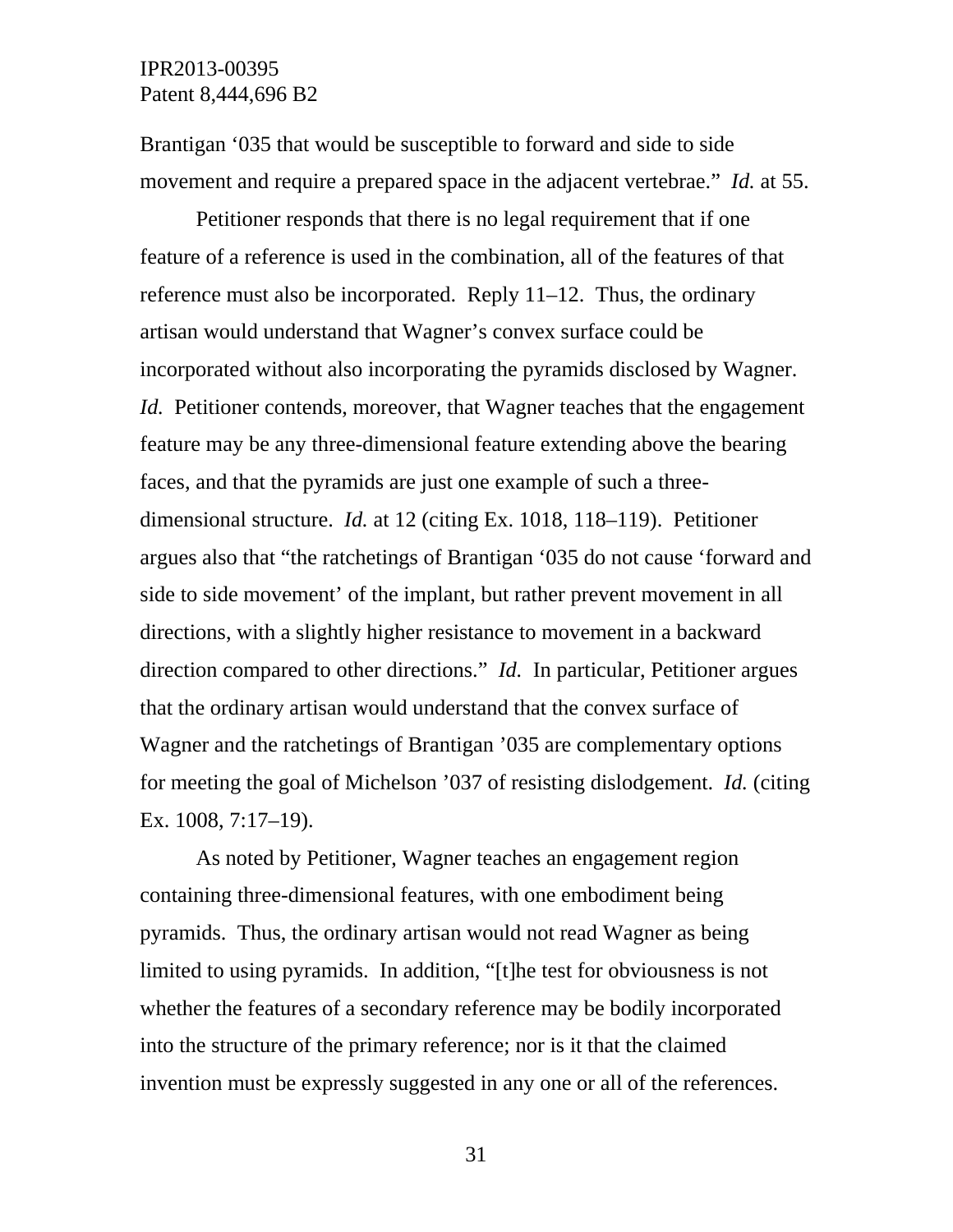Rather, the test is what the combined teachings of the references would have suggested to those of ordinary skill in the art." *In re Keller*, 642 F.2d 413, 425 (CCPA 1981). Thus, we disagree with Patent Owner that, if the ordinary artisan had adopted the convexly-bowed transverse faces of Wagner, they also necessarily would have included the pyramid shaped engagement features. Rather, the ordinary artisan would have understood that the ratchetings of Brantigan '035 would meet the requirement of a threedimensional feature on the convex surface Wagner. *See* Ex. 1018, 118:8–21 (Dr. Branch, Patent Owner's experts, agreeing that the nubs are threedimensional features).

 We disagree also with Patent Owner that one would not have used the nubs of Brantigan '035, because they provide diminished capacities compared to the pyramids of Wagner. Brantigan '035 teaches that the sharp apexes of the nubs bite into the vertebrae bone, and, thus, once the implant is in the proper position, it will not shift from that position. Ex. 1005, 21:1–5. Thus, the ordinary artisan would understand that the nubs of Brantigan '035 would aid in preventing movement of the implant after placement. Moreover, the obviousness inquiry does not require an advantage or an improvement in properties. *See In re Fulton*, 391 F.3d 1195, 1200 (Fed. Cir. 2004) ("[A] finding that the prior art as a whole suggests the desirability of a particular combination need not be supported by a finding that the prior art suggests that the combination claimed by the patent applicant is the preferred, or most desirable, combination."); *see also In re Gurley*, 27 F.3d 551, 554 (Fed. Cir. 1994) ("[a] known or obvious composition does not become patentable simply because it has been described as somewhat inferior to some other product for the same use.").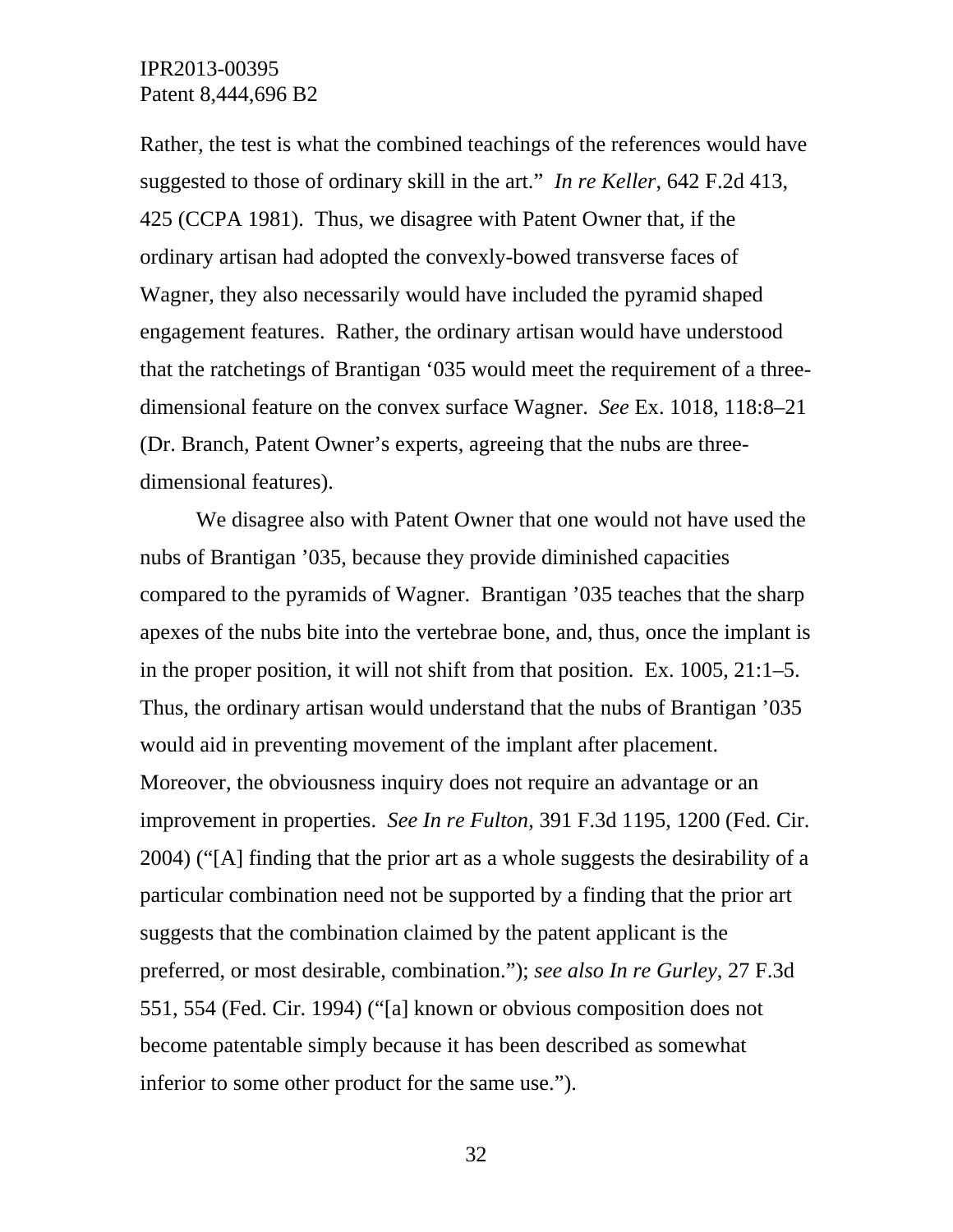Patent Owner argues again that Petitioner has "cherry-picked" the features of Michelson '037, Wagner, and Brantigan '035, and combined them in a way "that never existed prior to Dr. Michelson without regard to the teachings of these references." PO Resp. 50 (citing Ex. 2009, 175:13– 20). According to Patent Owner, the ordinary artisan would not have combined the references as suggested by Petitioner given the diminished capabilities provided by the nubs of Brantigan '035.

We disagree. As noted above with respect to the combination of Senter and Brantigan '035, the combination of Michelson '037, Wagner, and Brantigan '035 is no more "than the predictable use of prior art elements according to their established functions." *Id.*

#### *d. Conclusion*

After considering Petitioner's and Patent Owner's positions, as well as their supporting evidence, we determine that Petitioner has shown by a preponderance of the evidence that independent claims 1 and 4 are unpatentable under 35 U.S.C. § 103(a) over the combination of Michelson '037, Wagner, and Brantigan '035. Patent Owner presents no additional argument as to dependent claims 2, 3, 5 and 6. PO Resp. 56. Upon review of those claims, as well as the contentions and evidence relied upon by Petitioner, we determine that the preponderance of the evidence of record demonstrates that those claims are rendered also unpatentable by the combination of Michelson '037, Wagner, and Brantigan '035.

#### *C. Petitioner's Motion to Exclude Evidence (Paper 29)*

Petitioner asks us to exclude Exhibits 2007 and 2008. As we did not rely on those exhibits in this decision, we dismiss Petitioner's Motion to Exclude as moot.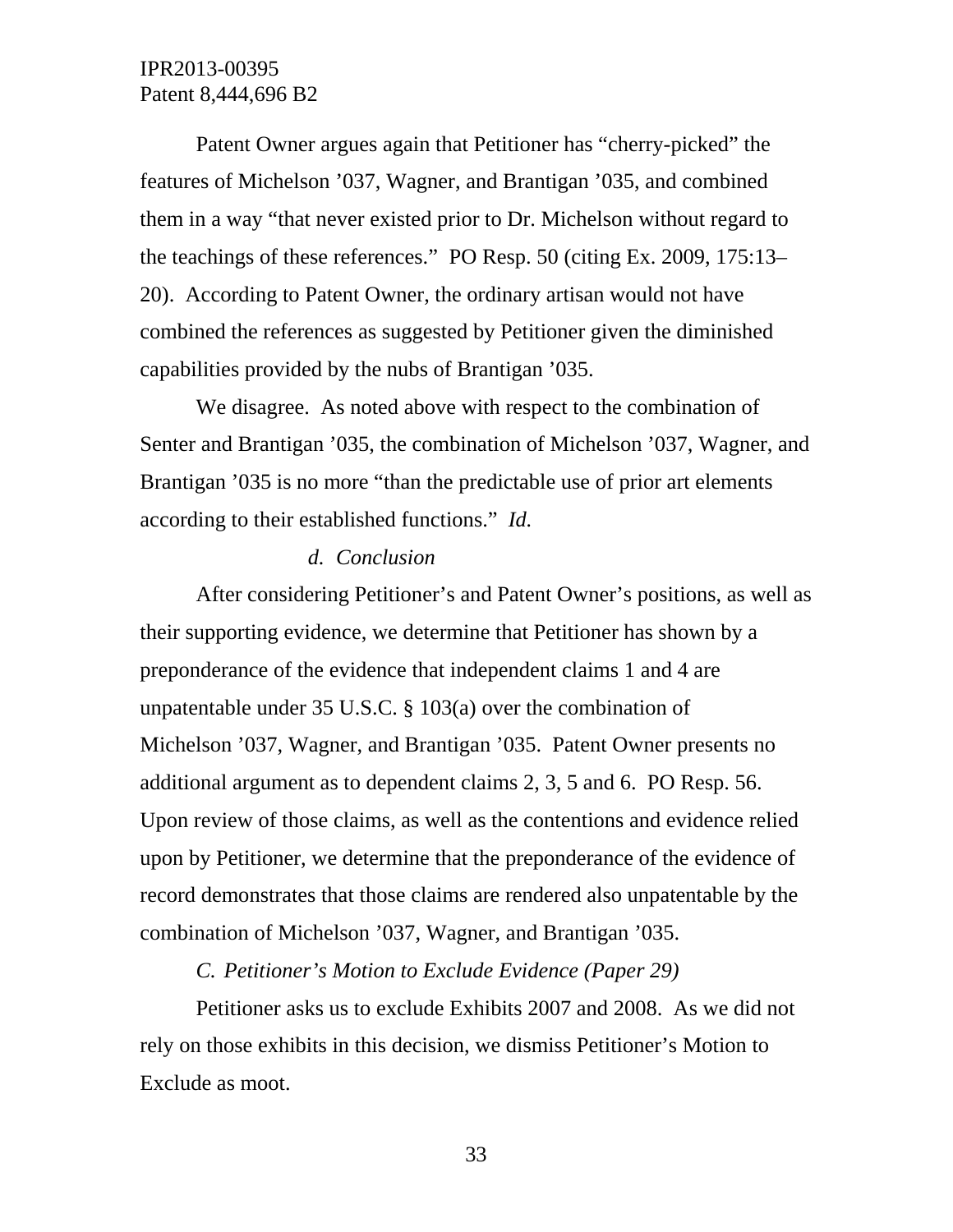# III. CONCLUSION

Petitioner has shown by a preponderance of the evidence that claims 1–6 are unpatentable under 35 U.S.C. § 103(a) as obvious over the combination of Senter and Brantigan '035; and

Petitioner has shown by a preponderance of the evidence that claims 1–6 are unpatentable under 35 U.S.C. § 103(a) as obvious over the combination of Michelson '037, Wagner, and Brantigan '035.

# IV. ORDER

Accordingly, it is hereby:

ORDERED that Petitioner has shown by a preponderance of the evidence that claims 1–6 of the '696 patent are unpatentable;

FURTHER ORDERED that Petitioner's Motion to Exclude is *dismissed* as moot; and

FURTHER ORDERED that because this is a final written decision, parties to the proceeding seeking judicial review of the decision must comply with the notice and service requirements of 37 C.F.R. § 90.2.